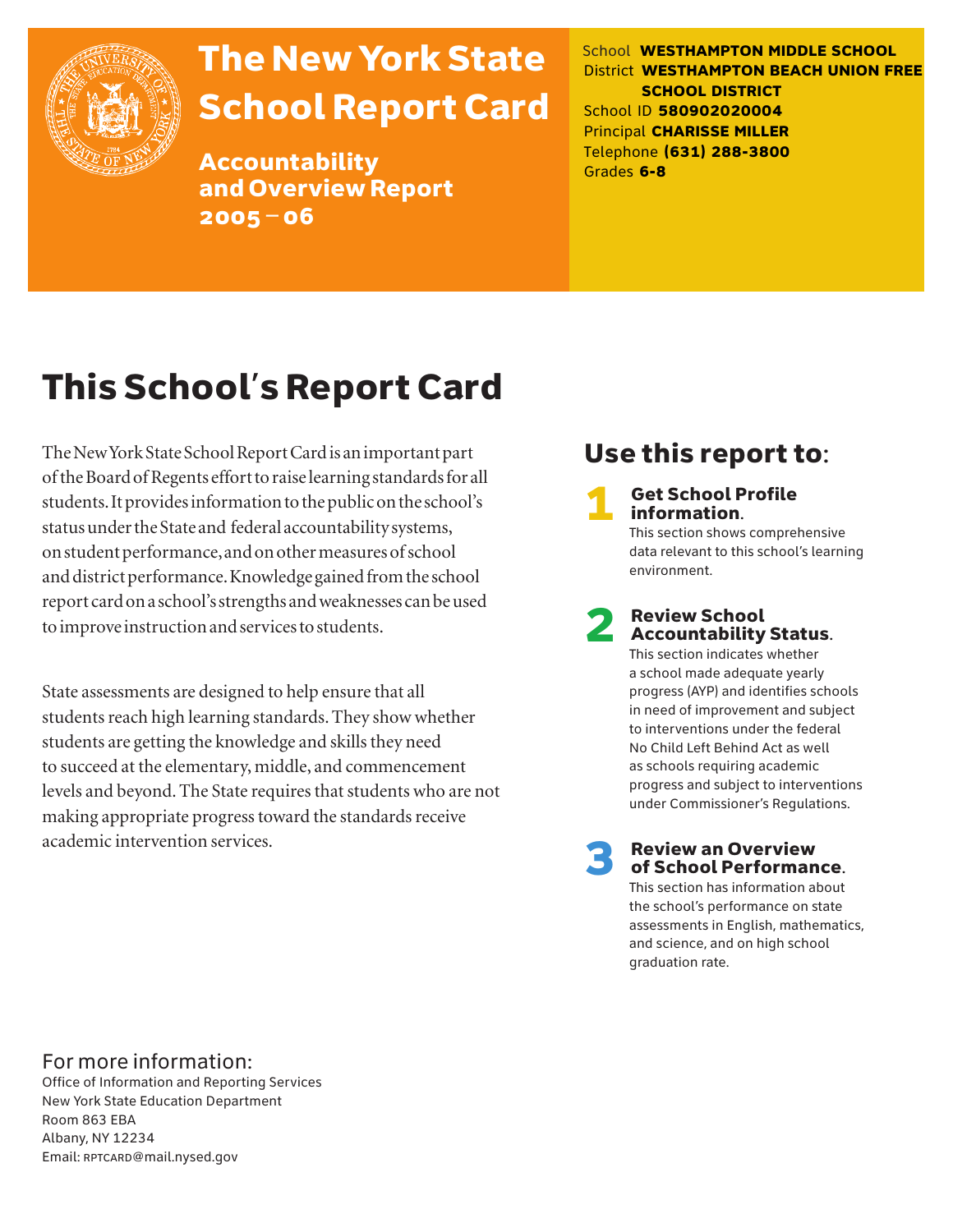# School Profile

This section shows comprehensive data relevant to this school's learning environment, including information about enrollment, average class size, and teacher qualifications.

# Enrollment

|                            | $2003 - 04$ | $2004 - 05$ | 2005-06     |
|----------------------------|-------------|-------------|-------------|
| Pre-K                      | 0           | $\mathbf 0$ | 0           |
| Kindergarten               | 0           | 0           | 0           |
| Grade 1                    | 0           | 0           | 0           |
| Grade 2                    | 0           | 0           | 0           |
| Grade 3                    | 0           | 0           | 0           |
| Grade 4                    | 0           | 0           | 0           |
| Grade 5                    | 0           | 0           | 0           |
| Grade 6                    | 67          | 78          | 69          |
| <b>Ungraded Elementary</b> | 0           | 0           | 0           |
| Grade 7                    | 170         | 183         | 194         |
| Grade 8                    | 191         | 163         | 175         |
| Grade 9                    | 0           | 0           | 0           |
| Grade 10                   | 0           | 0           | 0           |
| Grade 11                   | 0           | 0           | 0           |
| Grade 12                   | 0           | 0           | $\mathbf 0$ |
| <b>Ungraded Secondary</b>  | 0           | 0           | 0           |
| Total K-12                 | 428         | 424         | 438         |

### Enrollment Information

*Enrollment* counts are as of Basic Educational Data System (BEDS) day, which is typically the first Wednesday of October of the school year. Students who attend BOCES programs on a part-time basis are included in a school's enrollment. Students who attend BOCES on a full-time basis or who are placed full time by the district in an out-of-district placement are not included in a school's enrollment. Students classified by schools as "pre-first" are included in first grade counts.

### Average Class Size

|                      | $2003 - 04$ | $2004 - 05$ | $2005 - 06$ |
|----------------------|-------------|-------------|-------------|
| <b>Common Branch</b> |             |             |             |
| Grade 8              |             |             |             |
| English              | 23          | 20          | 21          |
| <b>Mathematics</b>   | 18          | 18          | 18          |
| Science              | 23          | 20          | 21          |
| Social Studies       | 24          | 20          | 21          |
| Grade 10             |             |             |             |
| English              |             |             |             |
| <b>Mathematics</b>   | 12          |             |             |
| Science              |             |             |             |
| Social Studies       |             |             |             |

### Average Class Size Information

*Average Class Size* is the total registration in specified classes divided by the number of those classes with registration. *Common Branch* refers to self-contained classes in Grades 1–6.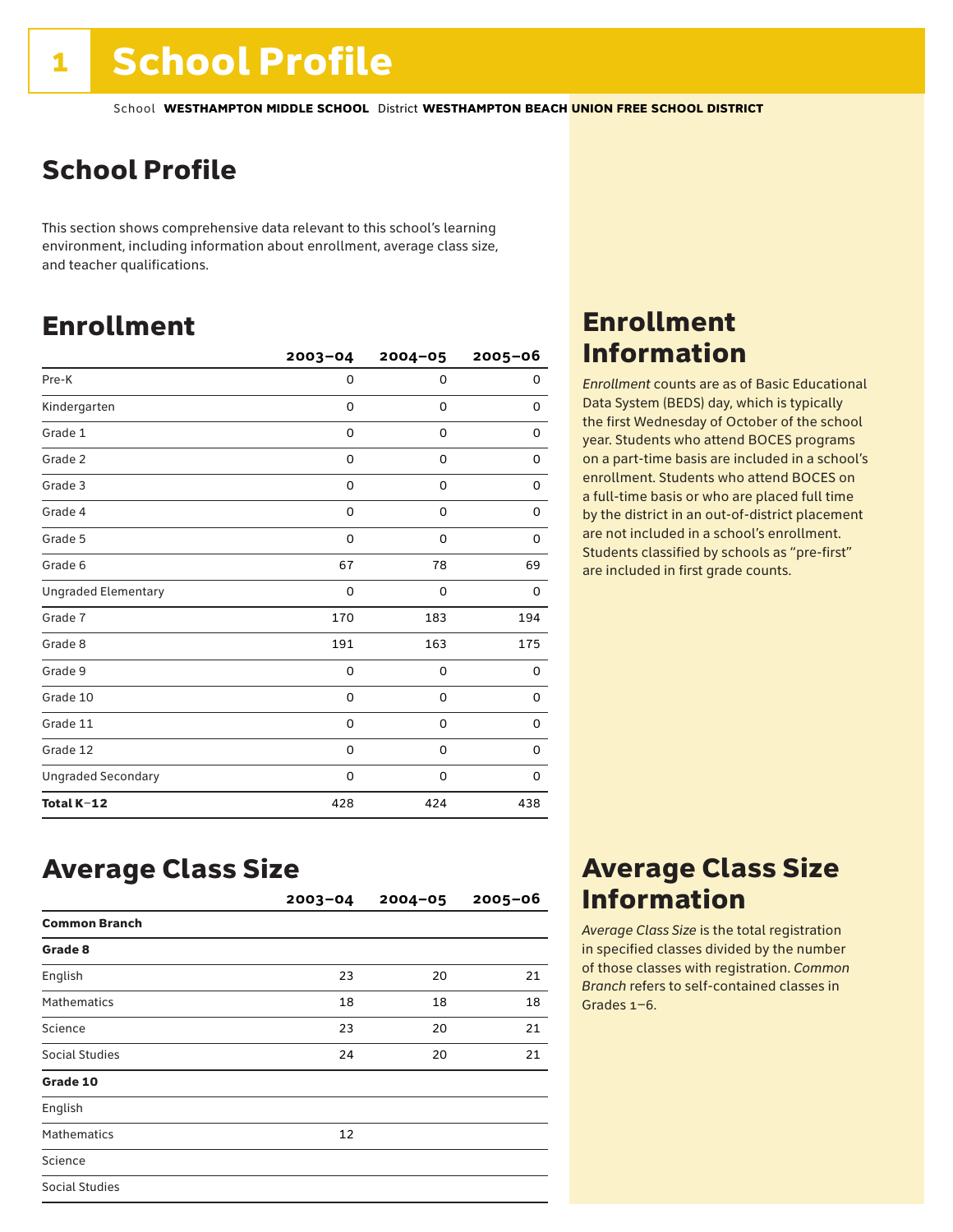# Demographic Factors

|                                  | $2003 - 04$ |      |     | $2004 - 05$ | $2005 - 06$ |      |
|----------------------------------|-------------|------|-----|-------------|-------------|------|
|                                  | #           | $\%$ | #   | $\%$        | #           | %    |
| Eligible for Free Lunch          | 15          | 4%   | 20  | 5%          | 26          | 6%   |
| Reduced-Price Lunch              | 14          | 3%   | 15  | 4%          | 15          | 3%   |
| Student Stability*               |             | 96%  |     | 97%         |             | 100% |
| Limited English Proficient       | 10          | 2%   | 8   | 2%          | 11          | 3%   |
| <b>Racial/Ethnic Origin</b>      |             |      |     |             |             |      |
| American Indian or Alaska Native | 0           | 0%   | 0   | 0%          | 0           | 0%   |
| <b>Black or African American</b> | 20          | 5%   | 22  | 5%          | 15          | 3%   |
| Hispanic or Latino               | 33          | 8%   | 37  | 9%          | 39          | 9%   |
| Asian or Native                  | 10          | 2%   | 13  | 3%          | 9           | 2%   |
| Hawaiian/Other Pacific Islander  |             |      |     |             |             |      |
| White                            | 365         | 85%  | 352 | 83%         | 375         | 86%  |

 \* Not available at the district level.

### Attendance and Suspensions

|                            |    | $2002 - 03$ |   | $2003 - 04$   |    | $2004 - 05$ |
|----------------------------|----|-------------|---|---------------|----|-------------|
|                            | #  | $\%$        | # | $\frac{0}{6}$ | #  | $\%$        |
| Annual Attendance Rate     |    | 95%         |   | 96%           |    | 96%         |
| <b>Student Suspensions</b> | 14 | N/A         | 5 | 1%            | 20 | 5%          |

## Demographic Factors Information

*Eligible for Free Lunch* and *Reduced*-*Price Lunch* percentages are determined by dividing the number of approved lunch applicants by the Basic Educational Data System (BEDS) enrollment in full-day Kindergarten through Grade 12. *Eligible for Free Lunch* and *Limited English Proficient* counts are used to determine *Similar Schools* groupings within a *Need*/*Resource Capacity* category. *Student Stability* is the percentage of students in the highest grade in a school who were also enrolled in that school at any time during the previous school year. (For example, if School A, which serves Grades 6–8, has 100 students enrolled in Grade 8 this year, and 92 of those 100 students were also enrolled in School A last year, the stability rate for the school is 92 percent.)

### Attendance and Suspensions Information

*Annual Attendance Rate* is determined by dividing the school's total actual attendance by the total possible attendance for a school year. A school's actual attendance is the sum of the number of students in attendance on each day the school was open during the school year. Possible attendance is the sum of the number of enrolled students who should have been in attendance on each day the school was open during the school year. *Student Suspension* rate is determined by dividing the number of students who were suspended from school (not including in-school suspensions) for one full day or longer anytime during the school year by the Basic Educational Data System (BEDS) day enrollments for that school year. A student is counted only once, regardless of whether the student was suspended one or more times during the school year.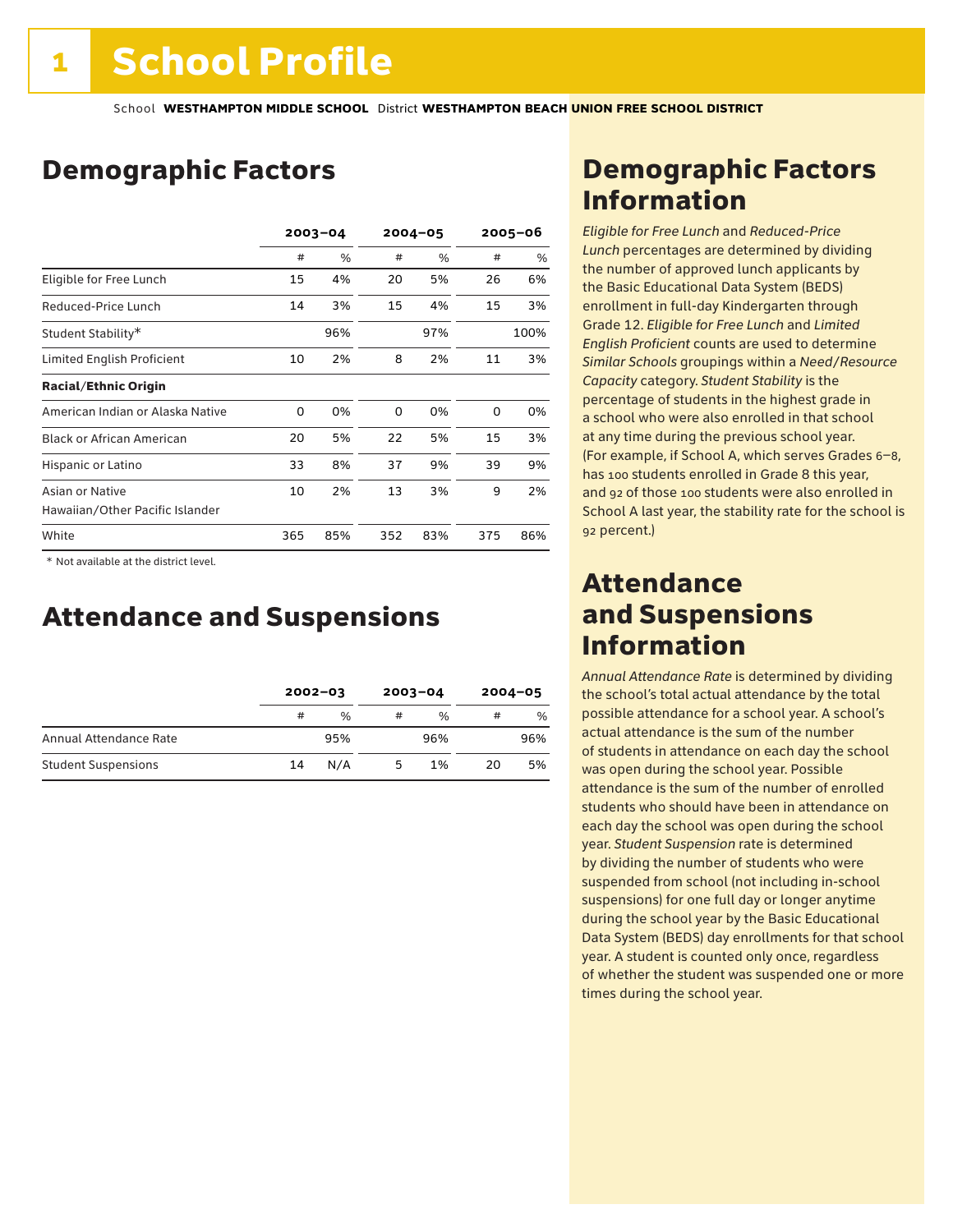## Teacher Qualifications

|                                                                                         | $2003 - 04$ | $2004 - 05$ | $2005 - 06$ |
|-----------------------------------------------------------------------------------------|-------------|-------------|-------------|
| <b>Core Classes Not Taught</b><br>by Highly Qualified Teachers                          |             |             |             |
| <b>Total Number of Core Classes</b>                                                     | 149         | 147         | 149         |
| Percent Not Taught by<br><b>Highly Qualified Teachers</b>                               | 1%          | 0%          | 0%          |
| <b>Teachers with</b><br><b>No Valid Teaching Certificate</b>                            |             |             |             |
| <b>Total Number of Teachers</b>                                                         | $\Omega$    | 0           | 0           |
| Percent with No Valid<br><b>Teaching Certificate</b>                                    | 0%          | 0%          | 0%          |
| <b>Individuals Teaching</b><br><b>Out of Certification</b>                              |             |             |             |
| Number of Teachers                                                                      | 0           | 0           | O           |
| Percentage of Total                                                                     | 0%          | 0%          | 0%          |
| <b>Percent of Teachers with</b><br><b>Master's Degree Plus 30 Hours</b><br>or Doctorate | 36%         | 40%         | 34%         |

### Staff Counts

|                                       | $2003 - 04$ | $2004 - 05$ | $2005 - 06$ |
|---------------------------------------|-------------|-------------|-------------|
| <b>Total Teachers</b>                 | 42          | 43          | 41          |
| <b>Total Other Professional Staff</b> | 4           |             | 5           |
| Total Paraprofessionals*              | N/A         | N/A         | N/A         |
| <b>Assistant Principals</b>           | 0           | 0           |             |
| Principals                            |             |             |             |

\* Not available at the school level.

## Teacher Qualifications Information

To be *Highly Qualified*, a teacher must have at least a Bachelor's degree, be certified to teach in the subject area, and show subject matter competency. The number of *Individuals Teaching Out of Certification* is the number doing so more than on an incidental basis; that is, teaching for five or fewer periods per week outside certification.

### Staff Counts Information

*Other Professionals* includes administrators, guidance counselors, school nurses, psychologists, and other professionals who devote more than half of their time to non-teaching duties. Teachers who are shared between buildings within a district are reported on the district report only.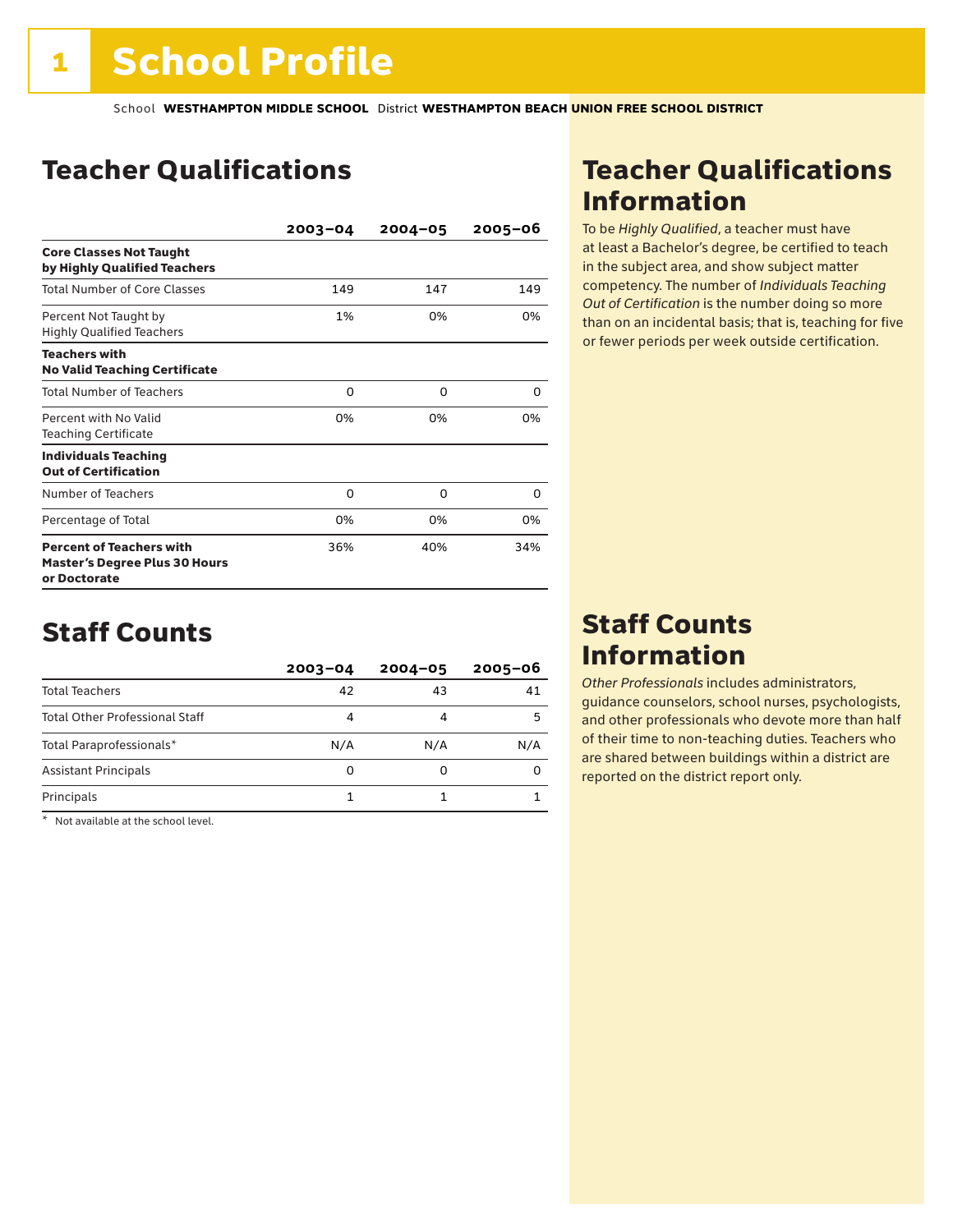# Understanding How Accountability Works in New York State

The federal No Child Left Behind (NCLB) Act requires that states develop and report on measures of student proficiency in 1) English language arts (ELA), in 2) mathematics, and on 3) a third indicator. In New York State in 2005–06, the third indicator is science at the elementary/middle level and graduation rate at the secondary level. Schools or districts that prove student proficiency on these measures are making Adequate Yearly Progress (AYP).



For more information about accountability in New York State, visit: www.emsc.nysed.gov/irts/accountability/home.shtml

### 1 English Language Arts (ELA)

To make AYP in ELA, every accountability group must make AYP. For a group to make AYP, it must meet the participation *and* the performance criteria.

### A Participation Criterion

At the elementary/middle level, 95 percent of Grades 3–8 students enrolled during the test administration period in each group with 40 or more students must be tested on the New York State Testing Program (NYSTP) in ELA or, if appropriate, the New York State English as a Second Language Achievement Test (NYSESLAT), or the New York State Alternate Assessment (NYSAA) in ELA. At the secondary level, 95 percent of seniors in 2005–06 in each accountability group with 40 or more students must have taken an English examination that meets the students' graduation requirement.

#### B Performance Criterion

At the elementary/middle level, the Performance Index (PI) of each group with 30 or more continuously enrolled tested students must equal or exceed its Effective Annual Measurable Objective (AMO) or the group must make Safe Harbor. At the secondary level, the PI of each group in the 2002 cohort with 30 or more members must equal or exceed its Effective AMO or the group must make Safe Harbor. To make Safe Harbor, the PI of the group must equal or exceed its Safe Harbor Target and the group must meet the qualification for Safe Harbor.

### 2 Mathematics

The same criteria for making AYP in ELA apply to mathematics. At the elementary/middle level, the measures used to determine AYP are the NYSTP and the NYSAA in mathematics. At the secondary level, the measures are mathematics examinations that meet the students' graduation requirement.

### 3 Third Indicator

In addition to English language arts and mathematics, the school must also make AYP in a third area of achievement. This means meeting the criteria in science at the elementary/middle level and the criteria in graduation rate at the secondary level.

Elementary/Middle-Level Science: To make AYP, the All Students group must meet the participation criterion *and* the performance criterion.

### A Participation Criterion

Eighty percent of students in Grades 4 and/or 8 enrolled during the test administration period in the All Students group, if it has 40 or more students, must be tested on an accountability measure. In Grade 4, the measures are the Grade 4 elementary-level science test and the Grade 4 NYSAA in science. In Grade 8 science, the measures are the Grade 8 middle-level science test, Regents science examinations, and the Grade 8 NYSAA in science.

### B Performance Criterion

The PI of the All Students group must equal or exceed the State Science Standard (100) or the Science Progress Target.

Qualifying for Safe Harbor in Elementary/Middle-Level ELA and Math: To qualify, the PI must equal or exceed the State Science Standard or the Science Progress Target in elementary/middle-level science for that group.

Secondary-Level Graduation Rate: For a school to make AYP in graduation rate, the percent of students in the 2001 graduation-rate cohort in the All Students group earning a high school diploma by August 31, 2005 must equal or exceed the Graduation-Rate Standard (55%) or the Graduation-Rate Progress Target.

Qualifying for Safe Harbor in Secondary-Level ELA and Math: To qualify, the percent of the 2001 graduation-rate cohort earning a local diploma by August 31, 2005 must equal or exceed the Graduation-Rate Standard (55%) or the Graduation-Rate Progress Target for that group.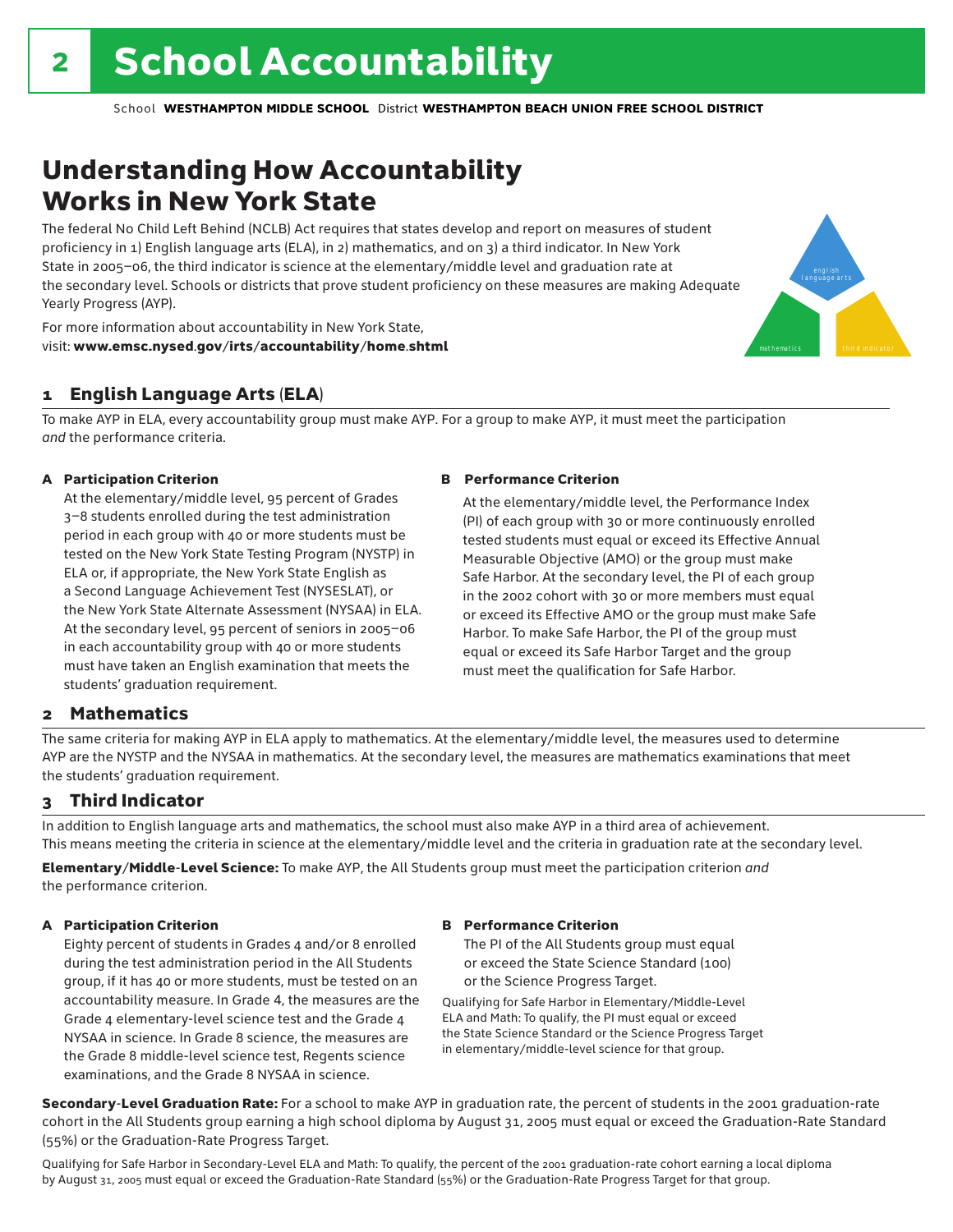# Useful Terms for Understanding Accountability

### Accountability Cohort

The 2002 school accountability cohort consists of all students who first entered Grade 9 anywhere in the 2002–03 school year, and all ungraded students with disabilities who reached their seventeenth birthday in the 2002–03 school year, who were enrolled on October 6, 2005 and did not transfer to a diploma granting program. Students who earned a high school equivalency diploma or enrolled in an approved high school equivalency preparation program by June 30, 2006, are not included in the 2002 school accountability cohort. The 2002 district accountability cohort consists of all students in each school accountability cohort plus students who transferred within the district after BEDS day plus students who were placed outside the district by the Committee on Special Education or district administrators and who met the other requirements for cohort membership. Cohort is defined in Section 100.2 (p) (16) of the Commissioner's Regulations.

### Adequate Yearly Progress (AYP)

Adequate Yearly Progress (AYP) indicates satisfactory progress by a district or a school toward the goal of proficiency for all students.

### Annual Measurable Objective (AMO)

The Annual Measurable Objective (AMO) is the Performance Index (PI) value that signifies that an accountability group is making satisfactory progress toward the goal that 100 percent of students will be proficient in the State's learning standards for English language arts and mathematics by 2013–14. The secondary-level AMO will be increased as specified in  $CR100.2(p)(14)$  and will reach 200 in 2013-14. (See Effective AMO for further information.)

### Continuously Enrolled Students

At the elementary/middle level, continuously enrolled students are those enrolled in the school or district on BEDS day (usually the first Wednesday in October) of the school year until the test administration period. At the secondary level, all students who meet the criteria for inclusion in the accountability cohort are considered to be continuously enrolled.

### Effective Annual Measurable Objective (Effective AMO)

The Effective Annual Measurable Objective (Effective AMO) is the Performance Index (PI) value that each accountability group within a school or district is expected to achieve to make Adequate Yearly Progress (AYP). The Effective AMO is the lowest PI that an accountability group of a given size can achieve in a subject for the group's PI not to be considered significantly different from the AMO for that subject. If an accountability group's PI equals or exceeds the Effective AMO, it is considered to have made AYP. A more complete definition of Effective AMO and a table showing the PI values that each group size must equal or exceed to make AYP are available at www.emsc.nysed.gov/irts.

### Performance Index (PI)

A Performance Index is a value from 0 to 200 that is assigned to an accountability group, indicating how that group performed on a required State test (or approved alternative) in English language arts, mathematics, or science. Student scores on the tests are converted to four performance levels, from Level 1 (indicating no proficiency) to Level 4 (indicating advanced proficiency). At the elementary/middle level, the PI is calculated using the following equation:

100 × [(Count of Continuously Enrolled Tested Students Performing at Levels 2, 3, and 4 + the Count at Levels 3 and  $4$ ) ÷ Count of All Continuously Enrolled Tested Students]

At the secondary level, the PI is calculated using the following equation:

100 × [(Count of Cohort Members Performing at Levels 2, 3, and  $4 +$  the Count at Levels 3 and  $4$ ) ÷ Count of All Cohort Members]

A list of tests used to measure student performance for accountability is available at www.emsc.nysed.gov/irts.

### Progress Target

For accountability groups below the State Standard in science or graduation rate, the Progress Target is an alternate method for making Adequate Yearly Progress (AYP) or qualifying for Safe Harbor in English language arts and mathematics based on improvement over the previous year's performance.

### Safe Harbor

Safe Harbor provides an alternate means to demonstrate Adequate Yearly Progress (AYP) for accountability groups that do not achieve their Effective Annual Measurable Objectives (AMOs) in English or mathematics.

### Safe Harbor Targets

The original 2005–06 safe harbor targets were calculated using the following equation:

2005–06 PI + (200 – the 2005–06 PI) × 0.10

The resulting targets were adjusted so that their proportion of the 2005–06 AMO was the same as the original target's proportion of the 2004–05 AMO.

### Science Progress Target

The elementary/middle-level 2005–06 Science Progress Target is calculated by adding one point to the 2004–05 PI. The 2006–07 Science Progress Target is calculated by adding one point to the 2005–06 PI. The 2006–07 target is provided for groups whose PI was below the State Science Standard in 2005–06.

### Science Standard

The criterion value that represents a minimally satisfactory performance in science. In 2005–06, the State Science Standard at the elementary/middle level is a Performance Index (PI) of 100. The Commissioner may raise the State Science Standard at his discretion in future years.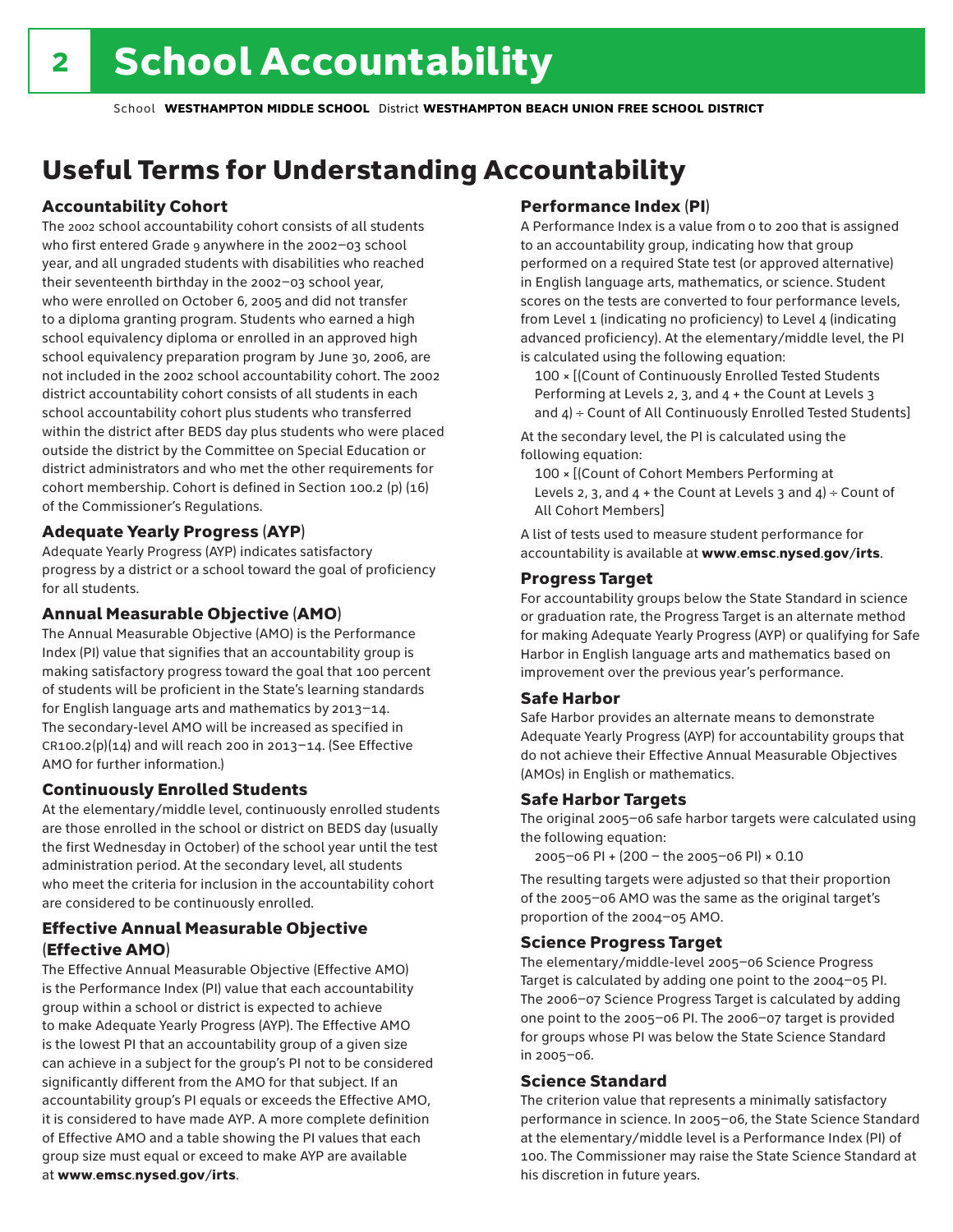considered a School Restructuring (Year 2) for the following

year, if it continues to receive Title I funds.

School **WESTHAMPTON MIDDLE SCHOOL** District **WESTHAMPTON BEACH UNION FREE SCHOOL DISTRICT**

# Understanding Your School Accountability Status

The list below defines the school status categories applied to each accountability measure under New York State's accountability system, which is divided into a Federal Title I component and a State component. Accountability measures for schools at the elementary/middle level are English language arts (ELA), mathematics, and science; at the secondary level, they are ELA, mathematics, and graduation rate. A school may be assigned a different status for different accountability measures. The overall status of a school is the status assigned to the school for the accountability measure with the most advanced designation in the hierarchy. If the school receives Title I funds, it is the most advanced designation in the Title I hierarchy, unless the school is in good standing under Title I but identified as SRAP under the State hierarchy. A school that does not receive Title I funding in a school year does not have a federal status in that year; however, all schools receive a state status even if they do not receive Title I funding. Schools in improvement status under Title I must provide school choice for their students; those in need of improvement in year 2 and beyond must also provide Supplemental Education Services to eligible students. Other consequences for schools not in good standing can be found at: www.emsc.nysed.gov/irts/school-accountability/about.shtml.

| <b>Federal Title I Status</b>                                                                                                                                                                                                                                                                                   | <b>New York State Status</b>                                                                                                                                                                                                                                                      |  |  |  |  |
|-----------------------------------------------------------------------------------------------------------------------------------------------------------------------------------------------------------------------------------------------------------------------------------------------------------------|-----------------------------------------------------------------------------------------------------------------------------------------------------------------------------------------------------------------------------------------------------------------------------------|--|--|--|--|
| (Applies to all New York State schools receiving Title I funds)                                                                                                                                                                                                                                                 | (Applies to all New York State public schools)                                                                                                                                                                                                                                    |  |  |  |  |
| School in Good Standing<br>Planning for Restructuring, Restructuring, Requiring Academic Progress, or as a School Under Registration Review.                                                                                                                                                                    | A school is considered to be in good standing if it has not been identified as a School in Need of Improvement, in Corrective Action,                                                                                                                                             |  |  |  |  |
| <b>School in Need of Improvement (Year 1)</b><br>A school that has not made AYP on the same accountability<br>measure for two consecutive years while receiving<br>Title I funds is considered a School in Need of Improvement<br>(Year 1) for the following year.                                              | <b>School Requiring Academic Progress (Year 1)</b><br>A school that has not made AYP on the same accountability<br>measure for two consecutive years is considered a School<br>Requiring Academic Progress (Year 1) for the following year.                                       |  |  |  |  |
| <b>School in Need of Improvement (Year 2)</b><br>A School in Need of Improvement (Year 1) that does not<br>make AYP on the accountability measure for which it was<br>identified is considered a School in Need of Improvement<br>(Year 2) for the following year, if it continues to receive<br>Title I funds. | <b>School Requiring Academic Progress (Year 2)</b><br>A School Requiring Academic Progress (Year 1) that does not<br>make AYP on the accountability measure for which it was identified<br>is considered a School Requiring Academic Progress (Year 2) for<br>the following year. |  |  |  |  |
| <b>School in Corrective Action</b>                                                                                                                                                                                                                                                                              | <b>School Requiring Academic Progress (Year 3)</b>                                                                                                                                                                                                                                |  |  |  |  |
| A School in Need of Improvement (Year 2) that does not                                                                                                                                                                                                                                                          | A School Requiring Academic Progress (Year 2) that does not                                                                                                                                                                                                                       |  |  |  |  |
| make AYP on the accountability measure for which it was                                                                                                                                                                                                                                                         | make AYP on the accountability measure for which it was identified                                                                                                                                                                                                                |  |  |  |  |
| identified is considered a School in Corrective Action for the                                                                                                                                                                                                                                                  | is considered a School Requiring Academic Progress (Year 3) for                                                                                                                                                                                                                   |  |  |  |  |
| following year, if it continues to receive Title I funds.                                                                                                                                                                                                                                                       | the following year.                                                                                                                                                                                                                                                               |  |  |  |  |
| <b>School Planning for Restructuring</b>                                                                                                                                                                                                                                                                        | <b>School Requiring Academic Progress (Year 4)</b>                                                                                                                                                                                                                                |  |  |  |  |
| A School in Corrective Action that does not make AYP                                                                                                                                                                                                                                                            | A School Requiring Academic Progress (Year 3) that does not                                                                                                                                                                                                                       |  |  |  |  |
| on the accountability measure for which it was identified                                                                                                                                                                                                                                                       | make AYP on the accountability measure for which it was identified                                                                                                                                                                                                                |  |  |  |  |
| is considered a School Planning for Restructuring for                                                                                                                                                                                                                                                           | is considered a School Requiring Academic Progress (Year 4) for                                                                                                                                                                                                                   |  |  |  |  |
| the following year, if it continues to receive Title I funds.                                                                                                                                                                                                                                                   | the following year.                                                                                                                                                                                                                                                               |  |  |  |  |
| School Restructuring (Year 1)                                                                                                                                                                                                                                                                                   | <b>School Requiring Academic Progress (Year 5 and above)</b>                                                                                                                                                                                                                      |  |  |  |  |
| A School Planning for Restructuring that does not make                                                                                                                                                                                                                                                          | A School Requiring Academic Progress (Year 4 and above) that                                                                                                                                                                                                                      |  |  |  |  |
| AYP on the accountability measure for which it was identified                                                                                                                                                                                                                                                   | does not make AYP on the accountability measure for which it was                                                                                                                                                                                                                  |  |  |  |  |
| is considered a School Restructuring (Year 1) for the                                                                                                                                                                                                                                                           | identified is considered a School Requiring Academic Progress                                                                                                                                                                                                                     |  |  |  |  |
| following year, if it continues to receive Title I funds.                                                                                                                                                                                                                                                       | (Year 5 and above) for the following year.                                                                                                                                                                                                                                        |  |  |  |  |
| ◆ School Restructuring (Year 2)<br>A School Restructuring (Year 1) that does not make AYP on<br>the accountability measure for which it was identified is                                                                                                                                                       |                                                                                                                                                                                                                                                                                   |  |  |  |  |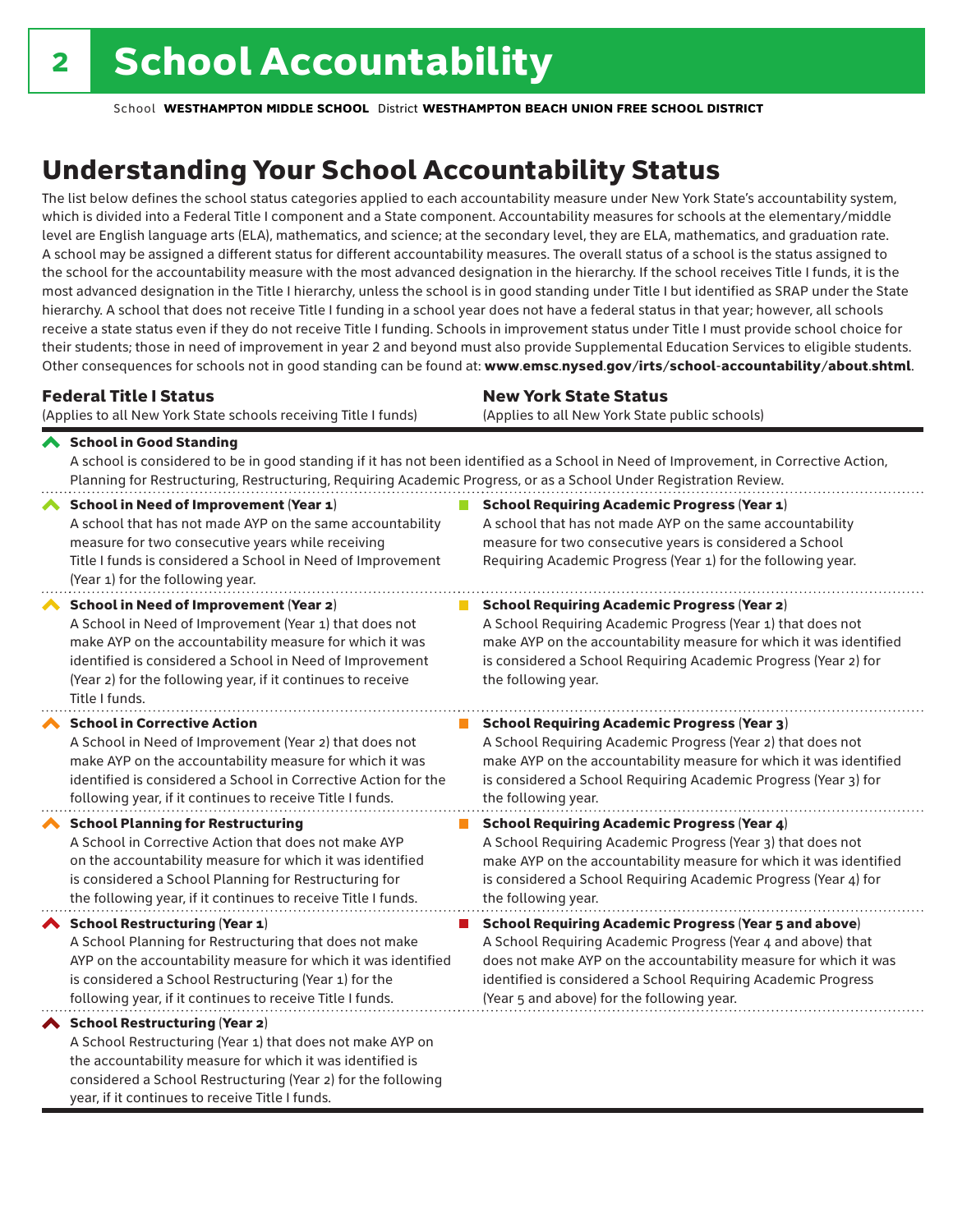# 2 School Accountability

School **WESTHAMPTON MIDDLE SCHOOL** District **WESTHAMPTON BEACH UNION FREE SCHOOL DISTRICT**

### Summary

| <b>Overall Accountability</b><br>Status (2006-07) | <b>∧</b> Good Standing |                                                         |                        |  |  |  |
|---------------------------------------------------|------------------------|---------------------------------------------------------|------------------------|--|--|--|
|                                                   |                        | <b>Elementary/Middle Level</b>                          | <b>Secondary Level</b> |  |  |  |
|                                                   | <b>ELA</b>             | Good Standing                                           | ELA                    |  |  |  |
|                                                   | Math                   | Good Standing                                           | Math                   |  |  |  |
|                                                   |                        | Science <a> Good Standing</a>                           | <b>Graduation Rate</b> |  |  |  |
| <b>Title I Part A Funding</b>                     |                        | <b>Years the School Received Title I Part A Funding</b> |                        |  |  |  |

| <b>Title Part A Funding</b> | rears the School Received Title Fraft A Funding |         |             |  |  |  |  |
|-----------------------------|-------------------------------------------------|---------|-------------|--|--|--|--|
|                             | $2004 - 05$                                     | 2005-06 | $2006 - 07$ |  |  |  |  |
|                             | YES                                             | YES     | YES         |  |  |  |  |
|                             |                                                 |         |             |  |  |  |  |

### On which accountability measures did this school make Adequate Yearly Progress (AYP) and which groups made AYP on each measure?

|                                                     | <b>Elementary/Middle Level</b> |               |               | <b>Secondary Level</b>   |             |                        |  |
|-----------------------------------------------------|--------------------------------|---------------|---------------|--------------------------|-------------|------------------------|--|
| <b>Student Groups</b>                               | English<br>Language Arts       | Mathematics   | Science       | English<br>Language Arts | Mathematics | <b>Graduation Rate</b> |  |
| <b>All Students</b>                                 | V                              | V             | V             |                          |             |                        |  |
| <b>Ethnicity</b>                                    |                                |               |               |                          |             |                        |  |
| American Indian or Alaska Native                    |                                |               |               |                          |             |                        |  |
| <b>Black or African American</b>                    | $\qquad \qquad -$              | -             |               |                          |             |                        |  |
| Hispanic or Latino                                  | ✔                              | ✔             |               |                          |             |                        |  |
| Asian or Native Hawaiian/Other Pacific<br>Islander  | $\overline{\phantom{0}}$       |               |               |                          |             |                        |  |
| White                                               | V                              | V             |               |                          |             |                        |  |
| <b>Other Groups</b>                                 |                                |               |               |                          |             |                        |  |
| <b>Students with Disabilities</b>                   | v                              | V             |               |                          |             |                        |  |
| Limited English Proficient                          |                                |               |               |                          |             |                        |  |
| <b>Economically Disadvantaged</b>                   |                                |               |               |                          |             |                        |  |
| <b>Student groups making</b><br>AYP in each subject | $\blacktriangleright$ 5 of 5   | $\vee$ 5 of 5 | $\vee$ 1 of 1 |                          |             |                        |  |

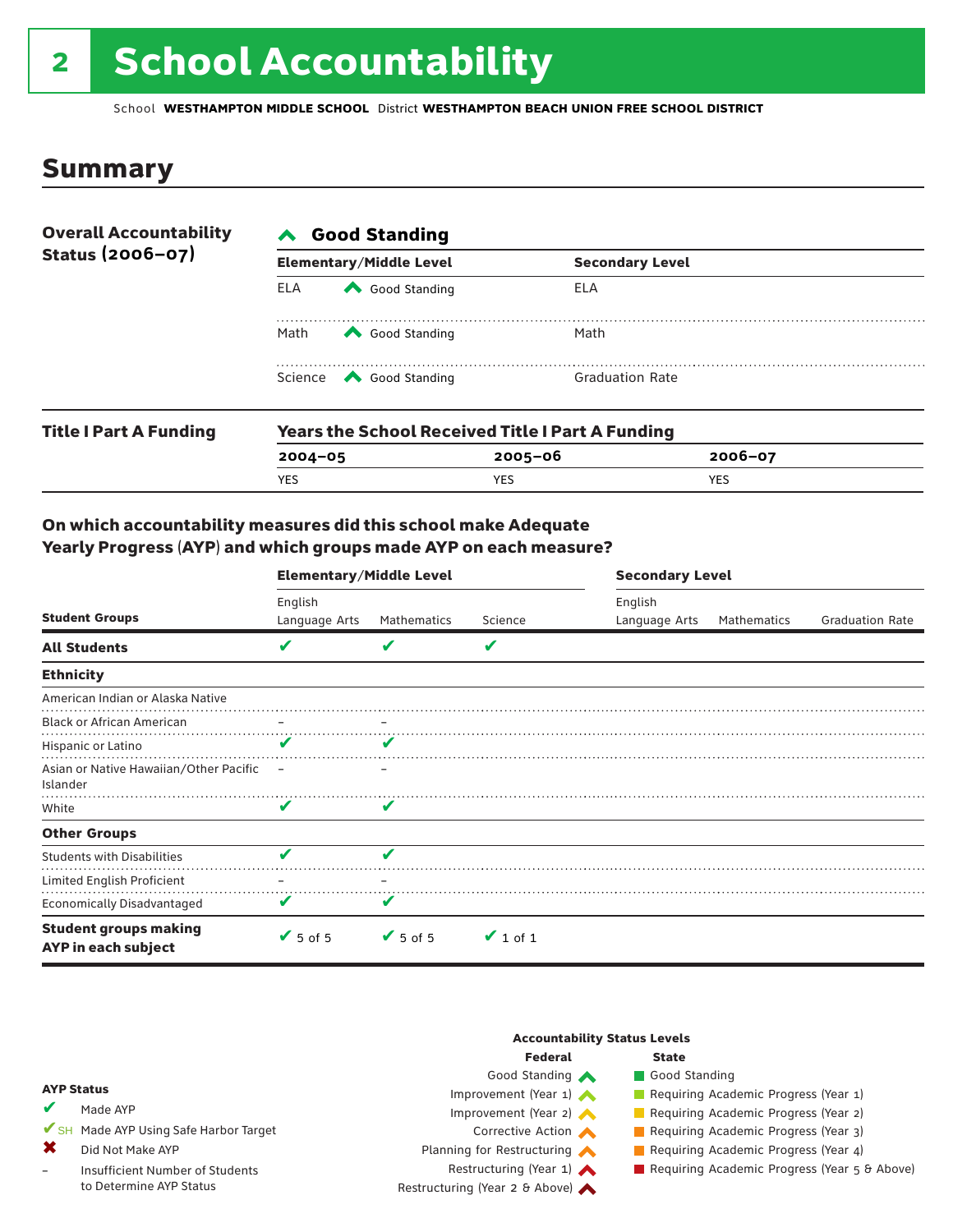# **Elementary/Middle-Level English Language Arts**

| <b>Accountability Status</b><br>for This Subject<br>$(2006 - 07)$ | ▰      | Good Standing                                          |
|-------------------------------------------------------------------|--------|--------------------------------------------------------|
| <b>Accountability Measures</b>                                    | 5 of 5 | Student groups making AYP in English Language Arts     |
|                                                                   |        | Made AYP                                               |
| <b>Prospective Status</b>                                         |        | This school will be in good standing in 2007-08. [101] |

### How did students in each accountability group perform on **elementary/middle-level English Language Arts accountability measures?**

|                                                            | <b>AYP</b>      |           | Participation <sup>2</sup> |           | Test Performance <sup>3</sup> |           | <b>Performance Objectives</b> |         |
|------------------------------------------------------------|-----------------|-----------|----------------------------|-----------|-------------------------------|-----------|-------------------------------|---------|
| <b>Student Group</b>                                       |                 | Met       | Percentage                 | Met       | Performance                   | Effective | Safe Harbor Target            |         |
| (Total: Continuous Enrollment) <sup>1</sup>                | <b>Status</b>   | Criterion | <b>Tested</b>              | Criterion | Index                         | AMO       | $2005 - 06$                   | 2006-07 |
| <b>All Students (437:428)</b>                              | V               | V         | 100%                       | V         | 176                           | 117       |                               |         |
| <b>Ethnicity</b>                                           |                 |           |                            |           |                               |           |                               |         |
| American Indian or Alaska Native<br>(0:0)                  |                 |           |                            |           |                               |           |                               |         |
| <b>Black or African American</b><br>(14:14)                |                 |           |                            |           |                               |           |                               |         |
| Hispanic or Latino (38:33)                                 | $\checkmark$    |           |                            | V         | 164                           | 105       |                               |         |
| Asian or Native Hawaiian/Other Pacific –<br>Islander (9:9) |                 |           |                            |           |                               |           |                               |         |
| White (376:372)                                            | V               | V         | 100%                       | V         | 178                           | 116       |                               |         |
| <b>Other Groups</b>                                        |                 |           |                            |           |                               |           |                               |         |
| Students with Disabilities <sup>4</sup><br>(49:49)         | V               | V         | 100%                       | V         | 112                           | 108       |                               |         |
| Limited English Proficient<br>(14:12)<br>.                 |                 |           |                            |           |                               |           |                               |         |
| <b>Economically Disadvantaged</b><br>(40:38)               | V               | V         | 100%                       | V         | 147                           | 106       |                               |         |
| <b>Final AYP Determination</b>                             | $\sqrt{5}$ of 5 |           |                            |           |                               |           |                               |         |

#### notes

- <sup>1</sup> These data show the count of students enrolled during the test administration period (used for Participation) followed by the count of continuously enrolled tested students (used for Performance). For accountability calculations,
- students who were excused from testing for medical reasons are not included in the enrollment count.<br><sup>2</sup> Groups with fewer than 40 students enrolled during the test administration period are not required to meet the participation criterion. If the participation rate of a group fell below 95 percent in 2005–06, the enrollment shown is the sum of 2004–05 and 2005–06 enrollments and the percent tested is the weighted average<br>of the participation rates over those two years. of the participation rates over those two years. <sup>3</sup> For schools with fewer than 30 continuously enrolled tested students in the All Students group in 2005–06,

Made AYP ✔

AYP Status

- ✔SH Made AYP Using Safe Harbor Target
- Did Not Make AYP ✖
- Insufficient Number of Students to Determine AYP Status –
- continuously enrolled tested students are not required to meet the performance criterion.<br>If the school failed to make AYP solely because of the performance of students with disabilities, met the 95% participation requirement for this group, and would meet or exceed the AMO for this subject if 34 points were added to the PI, then the school is considered to have made AYP for students with disabilities.

data for 2004–05 and 2005–06 were combined to determine counts and PIs. For schools with 30 or more continuously enrolled students in the All Students group in 2005–06, student groups with fewer than 30

‡ This student group did not make AYP in science; therefore, it did not qualify for Safe Harbor.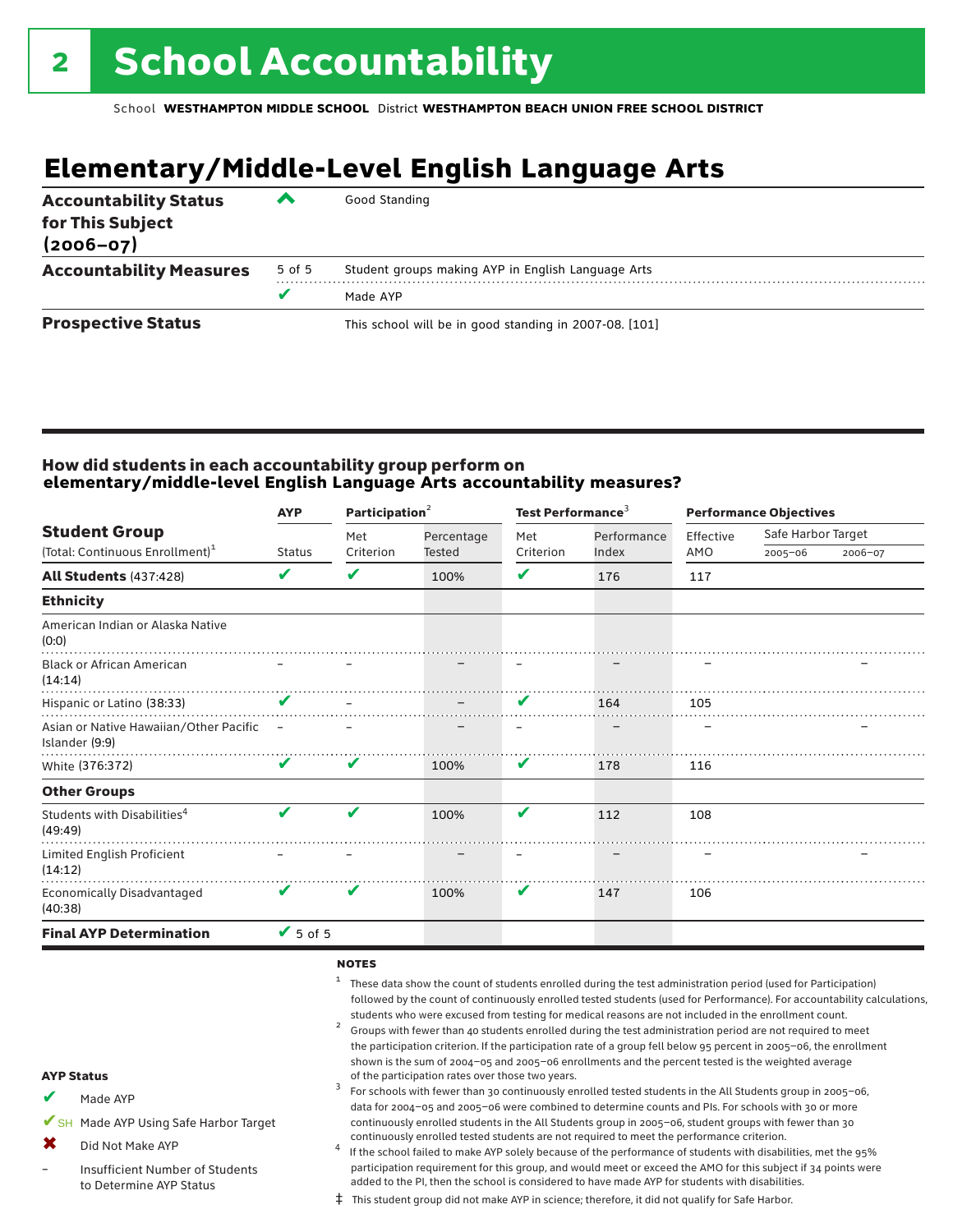# **Elementary/Middle-Level Mathematics**

| <b>Accountability Status</b><br>for This Subject<br>$(2006 - 07)$ | ▰      | Good Standing                                          |
|-------------------------------------------------------------------|--------|--------------------------------------------------------|
| <b>Accountability Measures</b>                                    | 5 of 5 | Student groups making AYP in Mathematics               |
|                                                                   |        | Made AYP                                               |
| <b>Prospective Status</b>                                         |        | This school will be in good standing in 2007-08. [101] |

### How did students in each accountability group perform on **elementary/middle-level Mathematics accountability measures?**

| <b>Performance Objectives</b> |  |  |
|-------------------------------|--|--|
| Safe Harbor Target<br>2006-07 |  |  |
|                               |  |  |
|                               |  |  |
|                               |  |  |
|                               |  |  |
|                               |  |  |
|                               |  |  |
|                               |  |  |
|                               |  |  |
|                               |  |  |
|                               |  |  |
|                               |  |  |
|                               |  |  |
|                               |  |  |
|                               |  |  |

#### notes

- <sup>1</sup> These data show the count of students enrolled during the test administration period (used for Participation) followed by the count of continuously enrolled tested students (used for Performance). For accountability calculations,
- students who were excused from testing for medical reasons are not included in the enrollment count.<br><sup>2</sup> Groups with fewer than 40 students enrolled during the test administration period are not required to meet the participation criterion. If the participation rate of a group fell below 95 percent in 2005–06, the enrollment shown is the sum of 2004–05 and 2005–06 enrollments and the percent tested is the weighted average<br>of the participation rates over those two years. of the participation rates over those two years. <sup>3</sup> For schools with fewer than 30 continuously enrolled tested students in the All Students group in 2005–06,

Made AYP ✔

AYP Status

- ✔SH Made AYP Using Safe Harbor Target
- Did Not Make AYP ✖
- Insufficient Number of Students to Determine AYP Status –
- continuously enrolled tested students are not required to meet the performance criterion.<br>If the school failed to make AYP solely because of the performance of students with disabilities, met the 95% participation requirement for this group, and would meet or exceed the AMO for this subject if 34 points were added to the PI, then the school is considered to have made AYP for students with disabilities.

data for 2004–05 and 2005–06 were combined to determine counts and PIs. For schools with 30 or more continuously enrolled students in the All Students group in 2005–06, student groups with fewer than 30

‡ This student group did not make AYP in science; therefore, it did not qualify for Safe Harbor.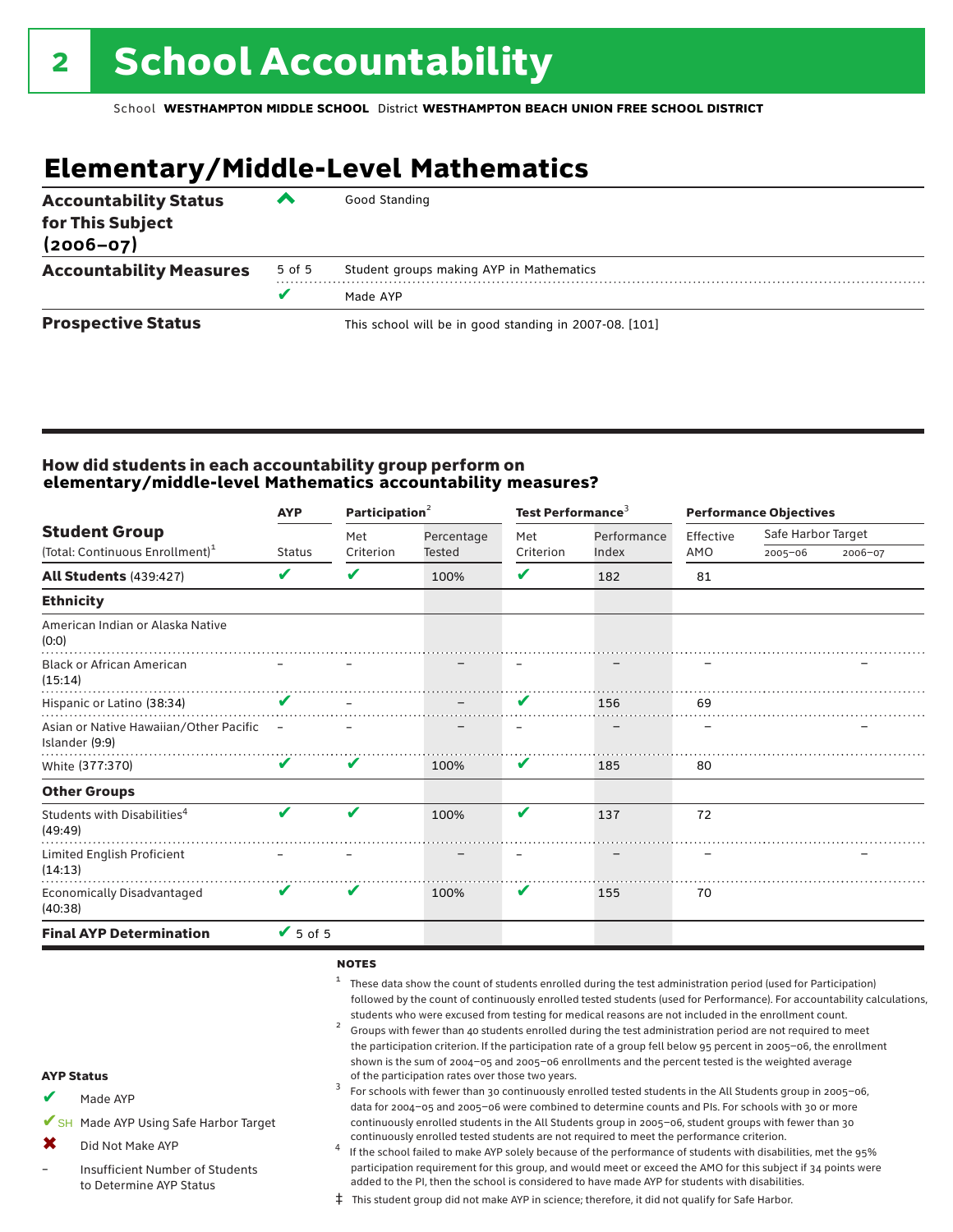# Elementary/Middle-Level Science

| <b>Accountability Status</b><br>for This Subject<br>$(2006 - 07)$ | ▰      | Good Standing                                          |
|-------------------------------------------------------------------|--------|--------------------------------------------------------|
| <b>Accountability Measures</b>                                    | 1 of 1 | Student groups making AYP in Science                   |
|                                                                   | v      | Made AYP                                               |
| <b>Prospective Status</b>                                         |        | This school will be in good standing in 2007-08. [101] |

### How did students in each accountability group perform on elementary/middle-level science accountability measures?

|                                                          | <b>AYP</b>    |                      | Participation <sup>2</sup> |               | Test Performance <sup>3</sup> |             | <b>Performance Objectives</b> |                 |  |
|----------------------------------------------------------|---------------|----------------------|----------------------------|---------------|-------------------------------|-------------|-------------------------------|-----------------|--|
| <b>Student Group</b>                                     |               | Safe Harbor          | Met                        | Percentage    | Met                           | Performance | State                         | Progress Target |  |
| (Total: Continuous Enrollment) <sup>1</sup>              |               | Status Qualification | Criterion                  | <b>Tested</b> | Criterion                     | Index       | Standard                      | 2005-06 2006-07 |  |
| All Students (175:169)                                   | V             | Oualified            | V                          | 100%          | V                             | 191         | 100                           |                 |  |
| <b>Ethnicity</b>                                         |               |                      |                            |               |                               |             |                               |                 |  |
| American Indian or Alaska Native<br>(0:0)                |               |                      |                            |               |                               |             |                               |                 |  |
| <b>Black or African American</b><br>(5:4)                |               |                      |                            |               |                               |             |                               |                 |  |
| Hispanic or Latino (18:16)                               |               |                      |                            |               |                               |             |                               |                 |  |
| Asian or Native Hawaiian/Other Pacific<br>Islander (6:6) |               |                      |                            |               |                               |             |                               |                 |  |
| White (146:143)                                          |               | Oualified            | V                          | 100%          | V                             | 196         | 100                           |                 |  |
| <b>Other Groups</b>                                      |               |                      |                            |               |                               |             |                               |                 |  |
| <b>Students with Disabilities</b><br>(16:16)             |               |                      |                            |               |                               |             |                               |                 |  |
| Limited English Proficient<br>(6:5)                      |               |                      |                            |               |                               |             |                               |                 |  |
| <b>Economically Disadvantaged</b><br>(12:11)             |               |                      |                            |               |                               |             |                               |                 |  |
| <b>Final AYP Determination</b>                           | $\vee$ 1 of 1 |                      |                            |               |                               |             |                               |                 |  |

#### **NOTES**

### $1$  These data show the count of students enrolled during the test administration period (used for Participation) followed by the count of continuously enrolled tested students (used for Performance). For accountability calculations,

students who were excused from testing for medical reasons are not included in the enrollment count. <sup>2</sup> Groups with fewer than <sup>40</sup> students enrolled during the test administration period are not required to meet the participation criterion. If the participation rate of a group fell below 80 percent in 2005–06, the enrollment shown is the sum of 2004–05 and 2005–06 enrollments and the percent tested is the weighted average of the

participation rates over those two years.<br><sup>3</sup> Groups with fewer than 30 continuously enrolled tested students are not required to meet the performance criterion. For schools with fewer than 30 continuously enrolled tested students in 2005–06, data for 2004–05 and 2005–06 were combined to determine counts and performance indices.

#### AYP Status

Made AYP ✔

✔SH Made AYP Using Safe Harbor Target

Did Not Make AYP  $\mathbf x$ 

Insufficient Number of Students to Determine AYP Status –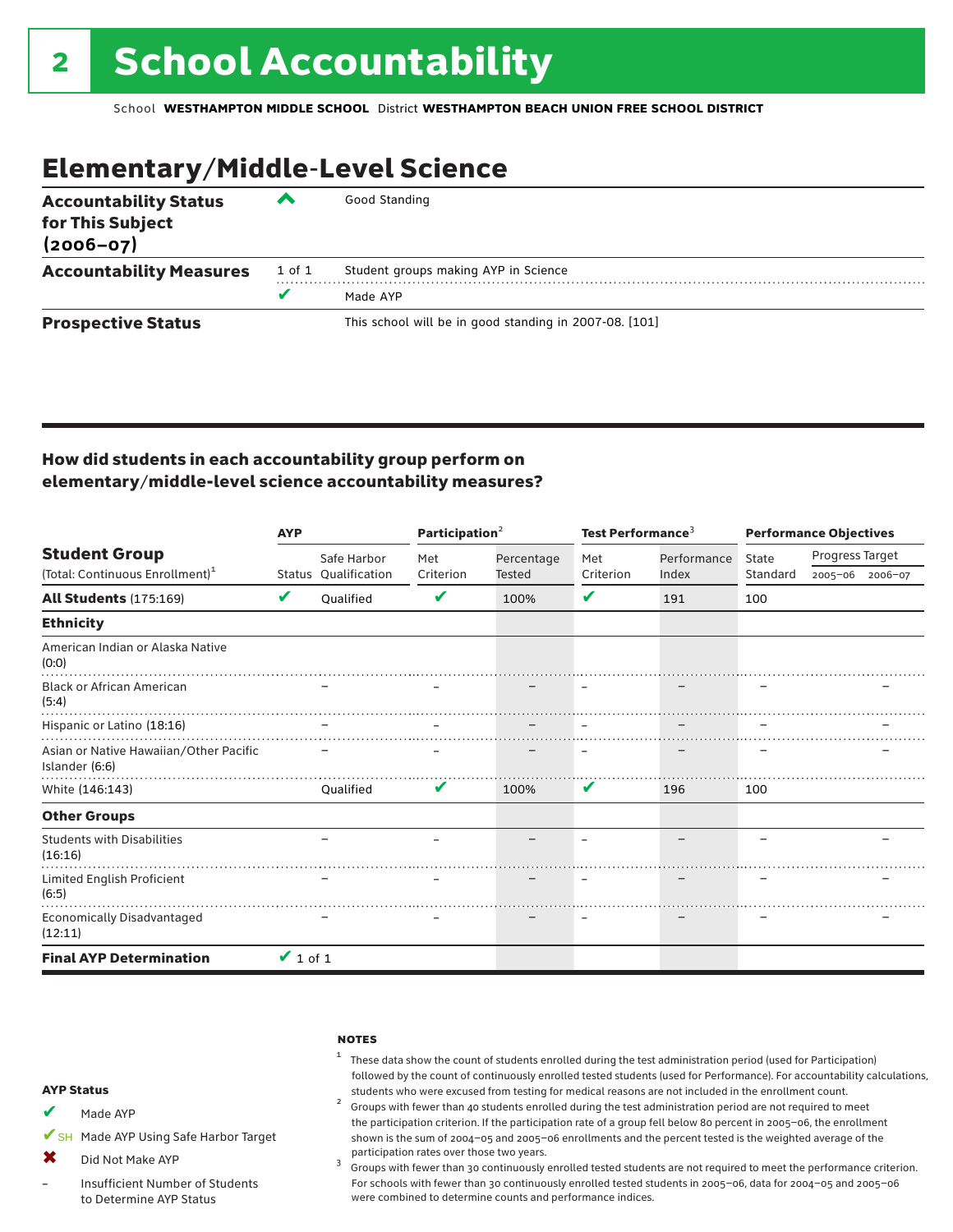# Summary of 2005–06 School Performance

Performance on the State assessments in English language arts, mathematics, and science at the elementary and middle levels is reported in terms of mean scores and the percentage of tested students scoring at or above Level 2, Level 3, and Level 4. Performance on the State assessments in ELA and mathematics at the secondary level is reported in terms of the percentage of students in a cohort scoring at these levels.

|                              | Percentage of students that<br>scored at or above Level 3 | Total<br>Tested |      |
|------------------------------|-----------------------------------------------------------|-----------------|------|
| <b>English Language Arts</b> | 0%                                                        | 50%             | 100% |
| Grade 6                      | 76%                                                       |                 | 67   |
| Grade 7                      | 82%                                                       |                 | 187  |
| Grade 8                      | 75%                                                       |                 | 169  |
| <b>Mathematics</b>           |                                                           |                 |      |
| Grade 6                      | 79%                                                       |                 | 70   |
| Grade 7                      | 84%                                                       |                 | 191  |
| Grade 8                      | 86%                                                       |                 | 176  |
| <b>Science</b>               |                                                           |                 |      |
| Grade 8                      | 86%                                                       |                 | 117  |

### About the Performance Level Descriptors

#### Level 1: Not Meeting Learning Standards.

Student performance does not demonstrate an understanding of the content expected in the subject and grade level.

#### Level 2: Partially Meeting Learning Standards.

Student performance demonstrates a partial understanding of the content expected in the subject and grade level.

#### Level 3: Meeting Learning Standards.

Student performance demonstrates an understanding of the content expected in the subject and grade level.

#### Level 4: Meeting Learning Standards with Distinction.

Student performance demonstrates a thorough understanding of the content expected in the subject and grade level.

### How are Need/Resource Capacity (N/RC) categories determined?

Districts are divided into high, average, and low need categories based on their ability to meet the special needs of their students with local resources. Districts in the high need category are subdivided into four categories based on enrollment size and, in some cases, number of students per square mile. More information about the categories can be found in the *Report to the Governor and the Legislature on the Educational Status of the State's Schools* at www.emsc.nysed.gov/irts.

In this section, this school's performance is compared with that of similar schools.

### What are Similar Schools?

Within each N/RC category, the Department identifies Similar Schools: schools that serve similar students and have similar resources. Each school report card compares the school's performance with that of similar schools. The following factors are considered in grouping schools: a) the grade level served by the school and b) rates of student poverty and limited English proficiency. Student poverty levels are indicated by determining the percentage of children in each school who participate in the free-lunch program. By combining these factors, a measure of student need is created and used to place schools into relatively low (lowest quartile), relatively high (highest quartile), and typical (mid-range) groups.

### This School's Similar Schools Group: **36**

All schools in this group are middle level schools in school districts with low student needs in relation to district resource capacity. The schools in this group are in the higher range of student needs for middle level schools in these districts.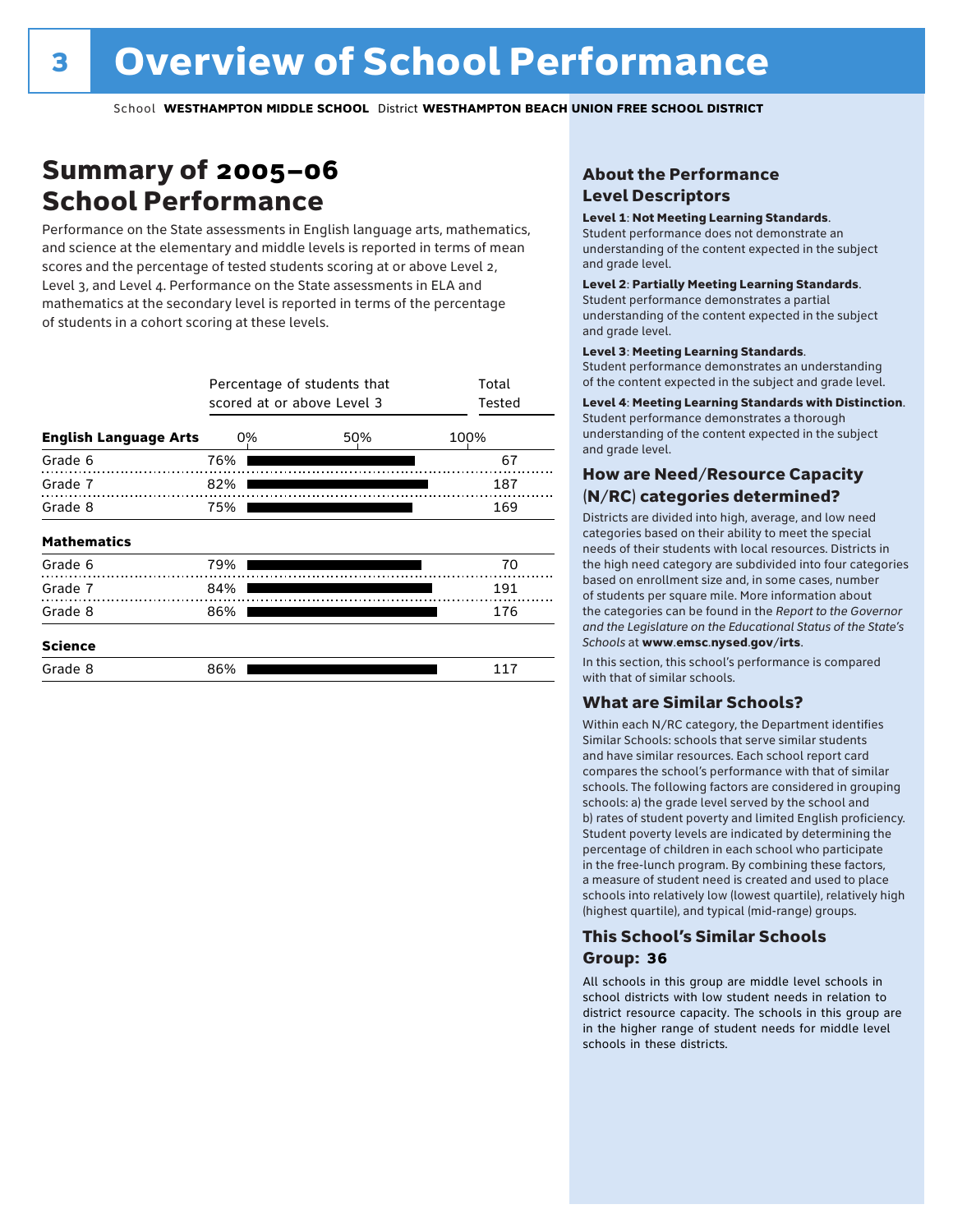# **This School's Results in Grade 5 English Language Arts**

|                                                                                                                                        | <b>This School</b> |                                 |                                 |   | <b>Similar Schools</b> |                                     |                                 |   |  |
|----------------------------------------------------------------------------------------------------------------------------------------|--------------------|---------------------------------|---------------------------------|---|------------------------|-------------------------------------|---------------------------------|---|--|
|                                                                                                                                        |                    | Percentage scoring at level(s): |                                 |   |                        | Percentage scoring at level(s):     |                                 |   |  |
|                                                                                                                                        | $2 - 4$            | $3 - 4$                         | 4                               |   | $2 - 4$                | $3 - 4$                             | $\overline{4}$                  |   |  |
| Range:                                                                                                                                 |                    |                                 |                                 |   |                        |                                     |                                 |   |  |
|                                                                                                                                        |                    |                                 |                                 |   |                        |                                     |                                 |   |  |
| 100%                                                                                                                                   |                    |                                 |                                 |   |                        |                                     |                                 |   |  |
|                                                                                                                                        |                    |                                 |                                 |   |                        |                                     |                                 |   |  |
|                                                                                                                                        |                    |                                 |                                 |   |                        |                                     |                                 |   |  |
|                                                                                                                                        |                    |                                 |                                 |   |                        |                                     |                                 |   |  |
| Number of Students:                                                                                                                    |                    |                                 |                                 |   |                        |                                     |                                 |   |  |
|                                                                                                                                        |                    |                                 |                                 |   |                        |                                     |                                 |   |  |
| <b>Results by</b>                                                                                                                      |                    | 2005-06 School Year             |                                 |   |                        | 2004-05 School Year                 |                                 |   |  |
| <b>Student Group</b>                                                                                                                   | Total              |                                 | Percentage scoring at level(s): |   | Total                  |                                     | Percentage scoring at level(s): |   |  |
|                                                                                                                                        | Tested             | $2 - 4$                         | $3 - 4$                         | 4 | Tested                 | $2 - 4$                             | $3 - 4$                         | 4 |  |
| <b>All Students</b><br>Female                                                                                                          |                    |                                 |                                 |   |                        |                                     |                                 |   |  |
| Male                                                                                                                                   |                    |                                 |                                 |   |                        |                                     |                                 |   |  |
| American Indian or Alaska Native                                                                                                       |                    |                                 |                                 |   |                        |                                     |                                 |   |  |
| Black or African American                                                                                                              |                    |                                 |                                 |   |                        |                                     |                                 |   |  |
| Hispanic or Latino                                                                                                                     |                    |                                 |                                 |   |                        |                                     |                                 |   |  |
| Asian or Native Hawaiian/Other                                                                                                         |                    |                                 |                                 |   |                        |                                     |                                 |   |  |
| Pacific Islander                                                                                                                       |                    |                                 |                                 |   |                        |                                     |                                 |   |  |
| White                                                                                                                                  |                    |                                 |                                 |   |                        | This test was not given in 2004-05. |                                 |   |  |
| Small Group Totals                                                                                                                     |                    |                                 |                                 |   |                        |                                     |                                 |   |  |
| <b>General-Education Students</b>                                                                                                      |                    |                                 |                                 |   |                        |                                     |                                 |   |  |
| <b>Students with Disabilities</b>                                                                                                      |                    |                                 |                                 |   |                        |                                     |                                 |   |  |
| English Proficient                                                                                                                     |                    |                                 |                                 |   |                        |                                     |                                 |   |  |
| Limited English Proficient                                                                                                             |                    |                                 |                                 |   |                        |                                     |                                 |   |  |
| Economically Disadvantaged                                                                                                             |                    |                                 |                                 |   |                        |                                     |                                 |   |  |
| Not Disadvantaged                                                                                                                      |                    |                                 |                                 |   |                        |                                     |                                 |   |  |
| Migrant                                                                                                                                |                    |                                 |                                 |   |                        |                                     |                                 |   |  |
| Not Migrant                                                                                                                            |                    |                                 |                                 |   |                        |                                     |                                 |   |  |
| <b>NOTES</b><br>The - symbol indicates that data for a group of students has been suppressed. If a group has fewer than five students, |                    |                                 |                                 |   |                        |                                     |                                 |   |  |
| data for that group and the next smallest group(s) are suppressed to protect the privacy of individual students.                       |                    |                                 |                                 |   |                        |                                     |                                 |   |  |
| <b>Other</b>                                                                                                                           |                    | 2005-06 School Year             |                                 |   |                        | 2004-05 School Year                 |                                 |   |  |
| Accaccmantc                                                                                                                            | Total              |                                 | Number scoring at level(s):     |   | Total                  |                                     | Number scoring at level(s):     |   |  |

|                                                     | Total  | Number scoring at level(s): |         |   | Total  | Number scoring at level(s):         |         |     |
|-----------------------------------------------------|--------|-----------------------------|---------|---|--------|-------------------------------------|---------|-----|
| <b>Assessments</b>                                  | Tested | $2 - 4$                     | $3 - 4$ | 4 | Tested | $2 - 4$                             | $3 - 4$ |     |
| New York State Alternate Assessment                 |        | $\overline{\phantom{m}}$    |         |   |        | This test was not given in 2004-05. |         |     |
| (NYSAA): Grade 5 Equivalent                         |        |                             |         |   |        |                                     |         |     |
| New York State English as a Second                  |        |                             |         |   |        |                                     |         |     |
| Language Achievement Test (NYSESLAT) <sup>+</sup> : |        |                             |         |   | N/A    | N/A                                 | N/A     | N/A |
| Grade 5                                             |        |                             |         |   |        |                                     |         |     |

† Results in this report are shown for students who took the NYSESLAT in lieu of the New York State Testing Program assessment for accountability purposes.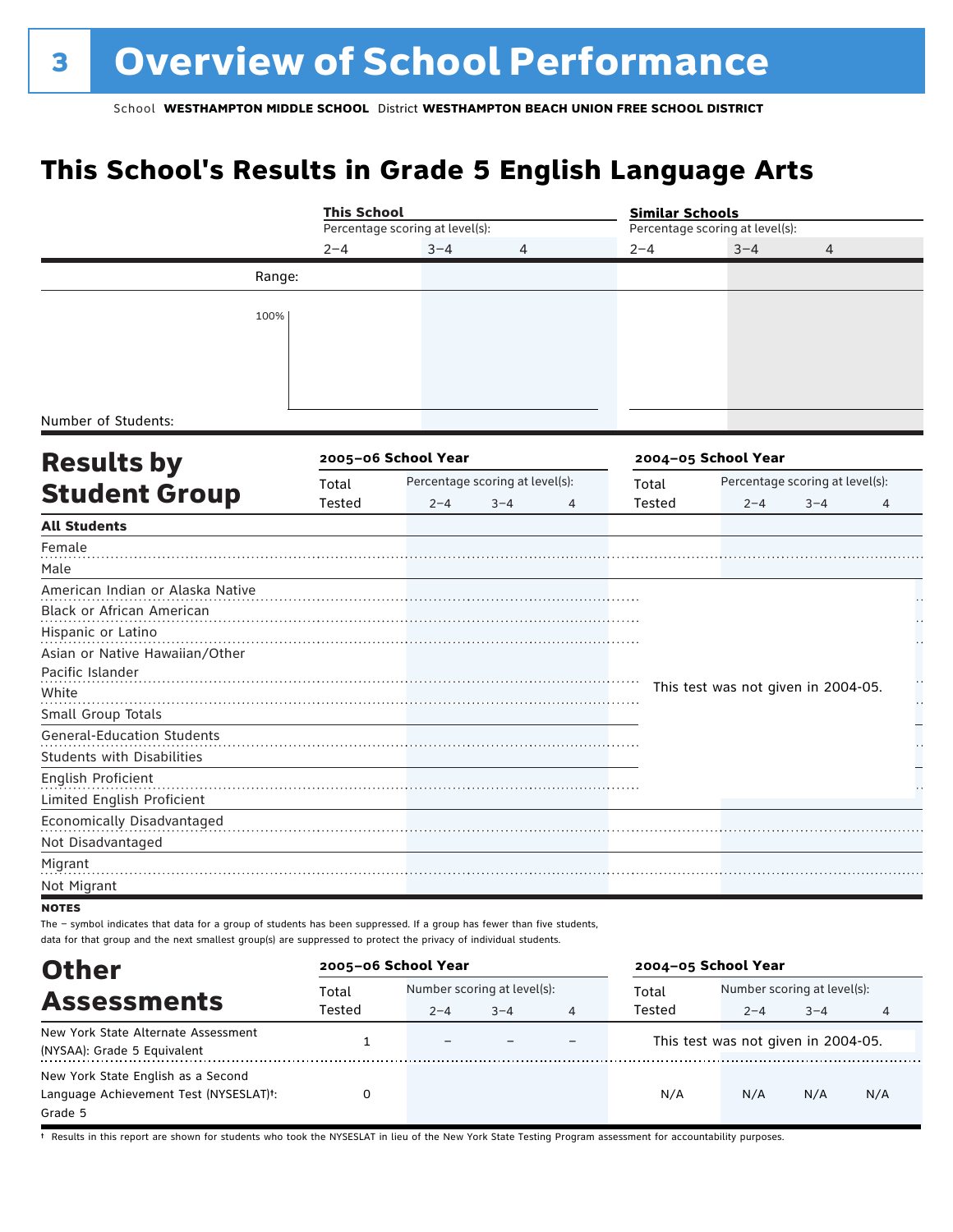# **This School's Results in Grade 5 Mathematics**

|                                                                                                                                        | <b>This School</b> |                                 |                                 |               | <b>Similar Schools</b>              |                                 |   |  |  |
|----------------------------------------------------------------------------------------------------------------------------------------|--------------------|---------------------------------|---------------------------------|---------------|-------------------------------------|---------------------------------|---|--|--|
|                                                                                                                                        |                    | Percentage scoring at level(s): |                                 |               |                                     | Percentage scoring at level(s): |   |  |  |
|                                                                                                                                        | $2 - 4$            | $3 - 4$                         | 4                               | $2 - 4$       | $3 - 4$                             | 4                               |   |  |  |
| Range:                                                                                                                                 |                    |                                 |                                 |               |                                     |                                 |   |  |  |
| 100%                                                                                                                                   |                    |                                 |                                 |               |                                     |                                 |   |  |  |
| Number of Students:                                                                                                                    |                    |                                 |                                 |               |                                     |                                 |   |  |  |
| <b>Results by</b>                                                                                                                      |                    | 2005-06 School Year             |                                 |               | 2004-05 School Year                 |                                 |   |  |  |
|                                                                                                                                        | Total              |                                 | Percentage scoring at level(s): | Total         |                                     | Percentage scoring at level(s): |   |  |  |
| <b>Student Group</b>                                                                                                                   | Tested             | $2 - 4$                         | $3 - 4$<br>4                    | <b>Tested</b> | $2 - 4$                             | $3 - 4$                         | 4 |  |  |
| <b>All Students</b>                                                                                                                    |                    |                                 |                                 |               |                                     |                                 |   |  |  |
| Female<br>Male                                                                                                                         |                    |                                 |                                 |               |                                     |                                 |   |  |  |
| American Indian or Alaska Native                                                                                                       |                    |                                 |                                 |               |                                     |                                 |   |  |  |
| Black or African American<br>Hispanic or Latino                                                                                        |                    |                                 |                                 |               |                                     |                                 |   |  |  |
| Asian or Native Hawaiian/Other                                                                                                         |                    |                                 |                                 |               |                                     |                                 |   |  |  |
| Pacific Islander                                                                                                                       |                    |                                 |                                 |               |                                     |                                 |   |  |  |
| White                                                                                                                                  |                    |                                 |                                 |               | This test was not given in 2004-05. |                                 |   |  |  |
| Small Group Totals                                                                                                                     |                    |                                 |                                 |               |                                     |                                 |   |  |  |
| <b>General-Education Students</b><br><b>Students with Disabilities</b>                                                                 |                    |                                 |                                 |               |                                     |                                 |   |  |  |
| English Proficient                                                                                                                     |                    |                                 |                                 |               |                                     |                                 |   |  |  |
| Limited English Proficient                                                                                                             |                    |                                 |                                 |               |                                     |                                 |   |  |  |
| Economically Disadvantaged                                                                                                             |                    |                                 |                                 |               |                                     |                                 |   |  |  |
| Not Disadvantaged                                                                                                                      |                    |                                 |                                 |               |                                     |                                 |   |  |  |
| Migrant                                                                                                                                |                    |                                 |                                 |               |                                     |                                 |   |  |  |
| Not Migrant                                                                                                                            |                    |                                 |                                 |               |                                     |                                 |   |  |  |
| <b>NOTES</b><br>The - symbol indicates that data for a group of students has been suppressed. If a group has fewer than five students, |                    |                                 |                                 |               |                                     |                                 |   |  |  |
| data for that group and the next smallest group(s) are suppressed to protect the privacy of individual students.                       |                    |                                 |                                 |               |                                     |                                 |   |  |  |

| <b>Other</b>                                                       | 2005-06 School Year |                          |                             |                          | 2004-05 School Year |                                     |         |   |  |
|--------------------------------------------------------------------|---------------------|--------------------------|-----------------------------|--------------------------|---------------------|-------------------------------------|---------|---|--|
| <b>Assessments</b>                                                 | Total               |                          | Number scoring at level(s): |                          |                     | Number scoring at level(s):         |         |   |  |
|                                                                    | Tested              | $2 - 4$                  | $3 - 4$                     |                          | Tested              | $2 - 4$                             | $3 - 4$ | 4 |  |
| New York State Alternate Assessment<br>(NYSAA): Grade 5 Equivalent |                     | $\overline{\phantom{0}}$ |                             | $\overline{\phantom{0}}$ |                     | This test was not given in 2004-05. |         |   |  |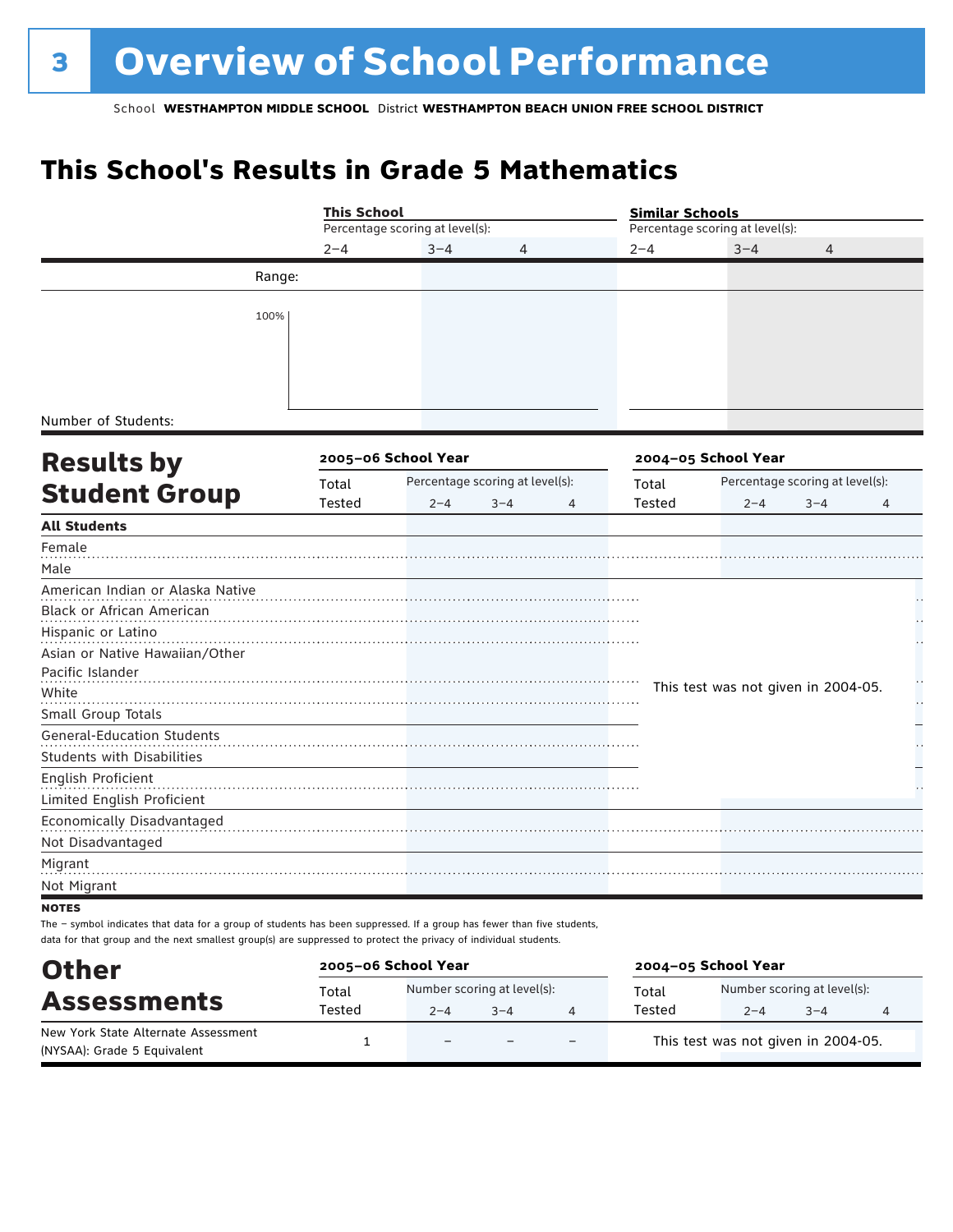# **This School's Results in Grade 6 English Language Arts**

|                                                    |        | <b>This School</b>              |                                 |                |         | <b>Similar Schools</b> |                                     |                                 |    |  |  |
|----------------------------------------------------|--------|---------------------------------|---------------------------------|----------------|---------|------------------------|-------------------------------------|---------------------------------|----|--|--|
|                                                    |        | Percentage scoring at level(s): |                                 |                |         |                        | Percentage scoring at level(s):     |                                 |    |  |  |
|                                                    |        | $2 - 4$                         | $3 - 4$                         | $\overline{4}$ |         | $2 - 4$                | $3 - 4$                             | 4                               |    |  |  |
| Mean Score: 673                                    | Range: | 598-785                         | 650-785                         |                | 705-785 |                        |                                     |                                 |    |  |  |
|                                                    | 100%   | 99%                             | 76%                             |                |         | 98%                    | 80%                                 |                                 |    |  |  |
|                                                    |        |                                 |                                 |                | 24%     |                        |                                     | 24%                             |    |  |  |
| Number of Students:                                |        | 66                              | 51                              |                | 16      |                        |                                     |                                 |    |  |  |
| <b>Results by</b>                                  |        | 2005-06 School Year             |                                 |                |         |                        | 2004-05 School Year                 |                                 |    |  |  |
|                                                    |        | Total                           | Percentage scoring at level(s): |                |         | Total                  |                                     | Percentage scoring at level(s): |    |  |  |
| <b>Student Group</b>                               |        | Tested                          | $2 - 4$                         | $3 - 4$        | 4       | Tested                 | $2 - 4$                             | $3 - 4$                         | 4  |  |  |
| <b>All Students</b>                                |        | 67                              | 99%                             | 76%            | 24%     |                        |                                     |                                 |    |  |  |
| Female                                             |        | 31                              | 100%                            | 87%            | 35%     |                        |                                     |                                 |    |  |  |
| Male                                               |        | 36                              | 97%                             | 67%            | 14%     |                        |                                     |                                 |    |  |  |
| American Indian or Alaska Native                   |        |                                 |                                 |                |         |                        |                                     |                                 |    |  |  |
| Black or African American                          |        | 1                               |                                 |                |         |                        |                                     |                                 |    |  |  |
| Hispanic or Latino                                 |        | 6                               |                                 |                |         |                        |                                     |                                 |    |  |  |
| Asian or Native Hawaiian/Other<br>Pacific Islander |        | $\mathbf{1}$                    |                                 |                |         |                        |                                     |                                 |    |  |  |
| White                                              |        | 59                              | 100%                            | 76%            | 27%     |                        | This test was not given in 2004-05. |                                 | Н, |  |  |
| Small Group Totals                                 |        | 8                               | 88%                             | 75%            | 0%      |                        |                                     |                                 |    |  |  |
| <b>General-Education Students</b>                  |        | 58                              | 100%                            | 84%            | 28%     |                        |                                     |                                 |    |  |  |
| <b>Students with Disabilities</b>                  |        | 9                               | 89%                             | 22%            | 0%      |                        |                                     |                                 |    |  |  |
| English Proficient                                 |        | 66                              |                                 |                |         |                        |                                     |                                 |    |  |  |
| Limited English Proficient                         |        | $\mathbf{1}$                    |                                 |                |         |                        |                                     |                                 |    |  |  |
| Economically Disadvantaged                         |        | 11                              | 100%                            | 45%            | 9%      |                        |                                     |                                 |    |  |  |
| Not Disadvantaged                                  |        | 56                              | 98%                             | 82%            | 27%     |                        |                                     |                                 |    |  |  |
| Migrant                                            |        |                                 |                                 |                |         |                        |                                     |                                 |    |  |  |
| Not Migrant                                        |        | 67                              | 99%                             | 76%            | 24%     |                        |                                     |                                 |    |  |  |

**NOTES** 

The – symbol indicates that data for a group of students has been suppressed. If a group has fewer than five students, data for that group and the next smallest group(s) are suppressed to protect the privacy of individual students.

| <b>Other</b>                                                                                         | 2005-06 School Year |                             |         |     | 2004-05 School Year |                                                |         |     |
|------------------------------------------------------------------------------------------------------|---------------------|-----------------------------|---------|-----|---------------------|------------------------------------------------|---------|-----|
| <b>Assessments</b>                                                                                   | Total               | Number scoring at level(s): |         |     | Total               | Number scoring at level(s):                    |         |     |
| New York State Alternate Assessment<br>(NYSAA): Grade 6 Equivalent                                   | Tested              | $2 - 4$                     | $3 - 4$ | 4   | Tested              | $2 - 4$<br>This test was not given in 2004-05. | $3 - 4$ | 4   |
| New York State English as a Second<br>Language Achievement Test (NYSESLAT) <sup>+</sup> :<br>Grade 6 |                     | $\overline{\phantom{0}}$    |         | N/A | N/A                 | N/A                                            | N/A     | N/A |

† Results in this report are shown for students who took the NYSESLAT in lieu of the New York State Testing Program assessment for accountability purposes.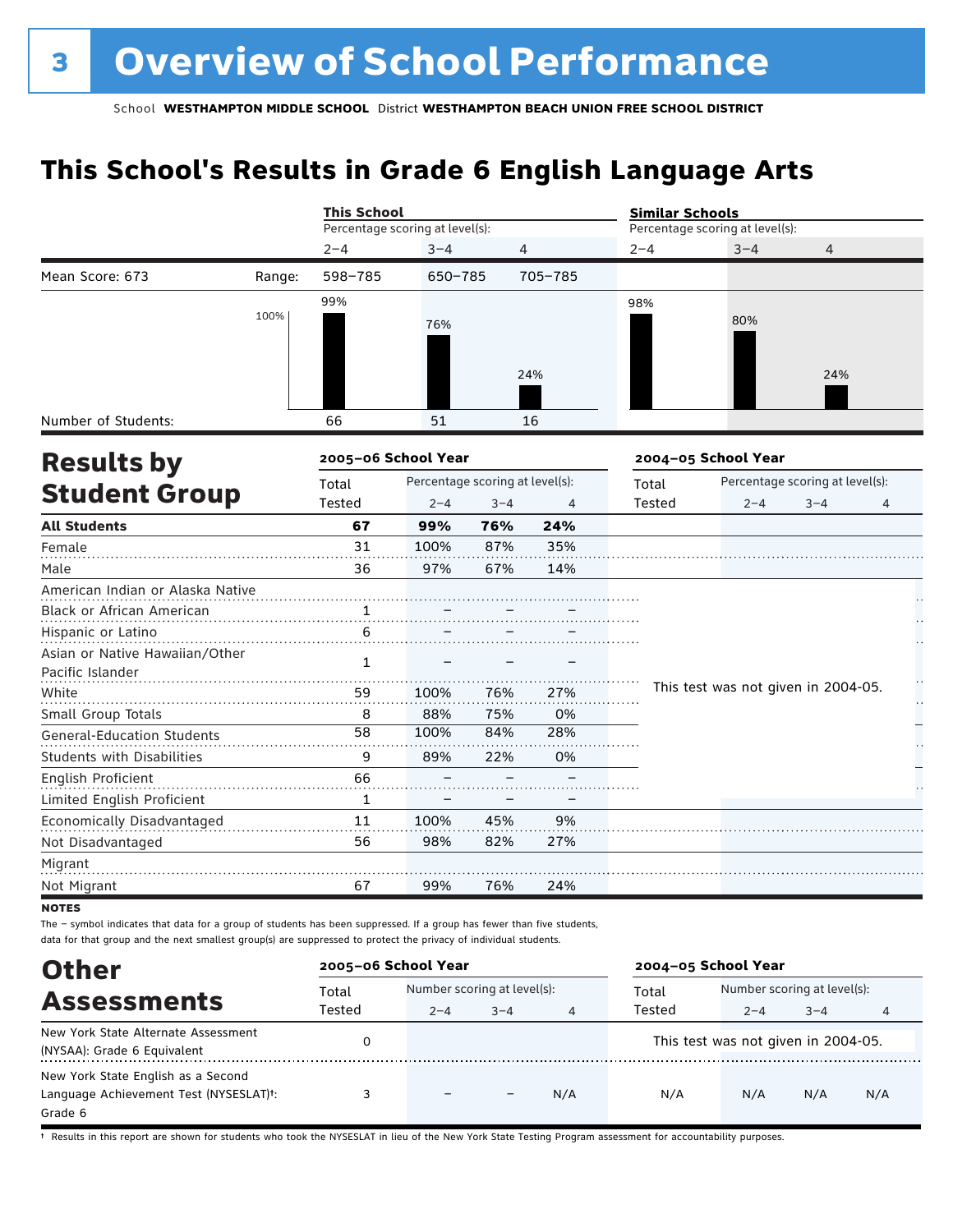# **This School's Results in Grade 6 Mathematics**

|                                                    |        | <b>This School</b>              |                                 |         |                | <b>Similar Schools</b>          |                     |                                     |    |  |  |
|----------------------------------------------------|--------|---------------------------------|---------------------------------|---------|----------------|---------------------------------|---------------------|-------------------------------------|----|--|--|
|                                                    |        | Percentage scoring at level(s): |                                 |         |                | Percentage scoring at level(s): |                     |                                     |    |  |  |
|                                                    |        | $2 - 4$                         | $3 - 4$                         |         | $\overline{4}$ | $2 - 4$                         | $3 - 4$             | $\overline{4}$                      |    |  |  |
| Mean Score: 669                                    | Range: | 616-780                         | 650-780                         |         | 696-780        |                                 |                     |                                     |    |  |  |
|                                                    | 100%   | 100%                            | 79%                             |         | 14%            | 95%                             | 78%                 | 23%                                 |    |  |  |
| Number of Students:                                |        | 70                              | 55                              |         | 10             |                                 |                     |                                     |    |  |  |
| <b>Results by</b>                                  |        | 2005-06 School Year             |                                 |         |                |                                 | 2004-05 School Year |                                     |    |  |  |
|                                                    |        | Total                           | Percentage scoring at level(s): |         |                | Total                           |                     | Percentage scoring at level(s):     |    |  |  |
| <b>Student Group</b>                               |        | Tested                          | $2 - 4$                         | $3 - 4$ | 4              | <b>Tested</b>                   | $2 - 4$             | $3 - 4$                             | 4  |  |  |
| <b>All Students</b>                                |        | 70                              | 100%                            | 79%     | 14%            |                                 |                     |                                     |    |  |  |
| Female                                             |        | 33                              | 100%                            | 76%     | 9%             |                                 |                     |                                     |    |  |  |
| Male                                               |        | 37                              | 100%                            | 81%     | 19%            |                                 |                     |                                     |    |  |  |
| American Indian or Alaska Native                   |        |                                 |                                 |         |                |                                 |                     |                                     |    |  |  |
| Black or African American                          |        | 1                               |                                 |         |                |                                 |                     |                                     |    |  |  |
| Hispanic or Latino                                 |        | 8                               |                                 |         |                |                                 |                     |                                     |    |  |  |
| Asian or Native Hawaiian/Other<br>Pacific Islander |        | 1                               |                                 |         |                |                                 |                     |                                     |    |  |  |
| White                                              |        | 60                              | 100%                            | 78%     | 15%            |                                 |                     | This test was not given in 2004-05. | μ, |  |  |
| Small Group Totals                                 |        | 10                              | 100%                            | 80%     | 10%            |                                 |                     |                                     |    |  |  |
| General-Education Students                         |        | 61                              | 100%                            | 80%     | 15%            |                                 |                     |                                     |    |  |  |
| <b>Students with Disabilities</b>                  |        | 9                               | 100%                            | 67%     | 11%            |                                 |                     |                                     |    |  |  |
| English Proficient                                 |        | 66                              |                                 |         |                |                                 |                     |                                     |    |  |  |
| Limited English Proficient                         |        | 4                               |                                 |         |                |                                 |                     |                                     |    |  |  |
| Economically Disadvantaged                         |        | 14                              | 100%                            | 50%     | 0%             |                                 |                     |                                     |    |  |  |
| Not Disadvantaged                                  |        | 56                              | 100%                            | 86%     | 18%            |                                 |                     |                                     |    |  |  |
| Migrant                                            |        |                                 |                                 |         |                |                                 |                     |                                     |    |  |  |
| Not Migrant                                        |        | 70                              | 100%                            | 79%     | 14%            |                                 |                     |                                     |    |  |  |

**NOTES** 

The – symbol indicates that data for a group of students has been suppressed. If a group has fewer than five students, data for that group and the next smallest group(s) are suppressed to protect the privacy of individual students.

| <b>Other</b>                        | 2005-06 School Year |                             |         | 2004-05 School Year |        |                                     |         |  |  |
|-------------------------------------|---------------------|-----------------------------|---------|---------------------|--------|-------------------------------------|---------|--|--|
| <b>Assessments</b>                  | Total               | Number scoring at level(s): |         |                     | Total  | Number scoring at level(s):         |         |  |  |
| New York State Alternate Assessment | Tested              | $2 - 4$                     | $3 - 4$ |                     | Tested | $2 - 4$                             | $3 - 4$ |  |  |
| (NYSAA): Grade 6 Equivalent         |                     |                             |         |                     |        | This test was not given in 2004-05. |         |  |  |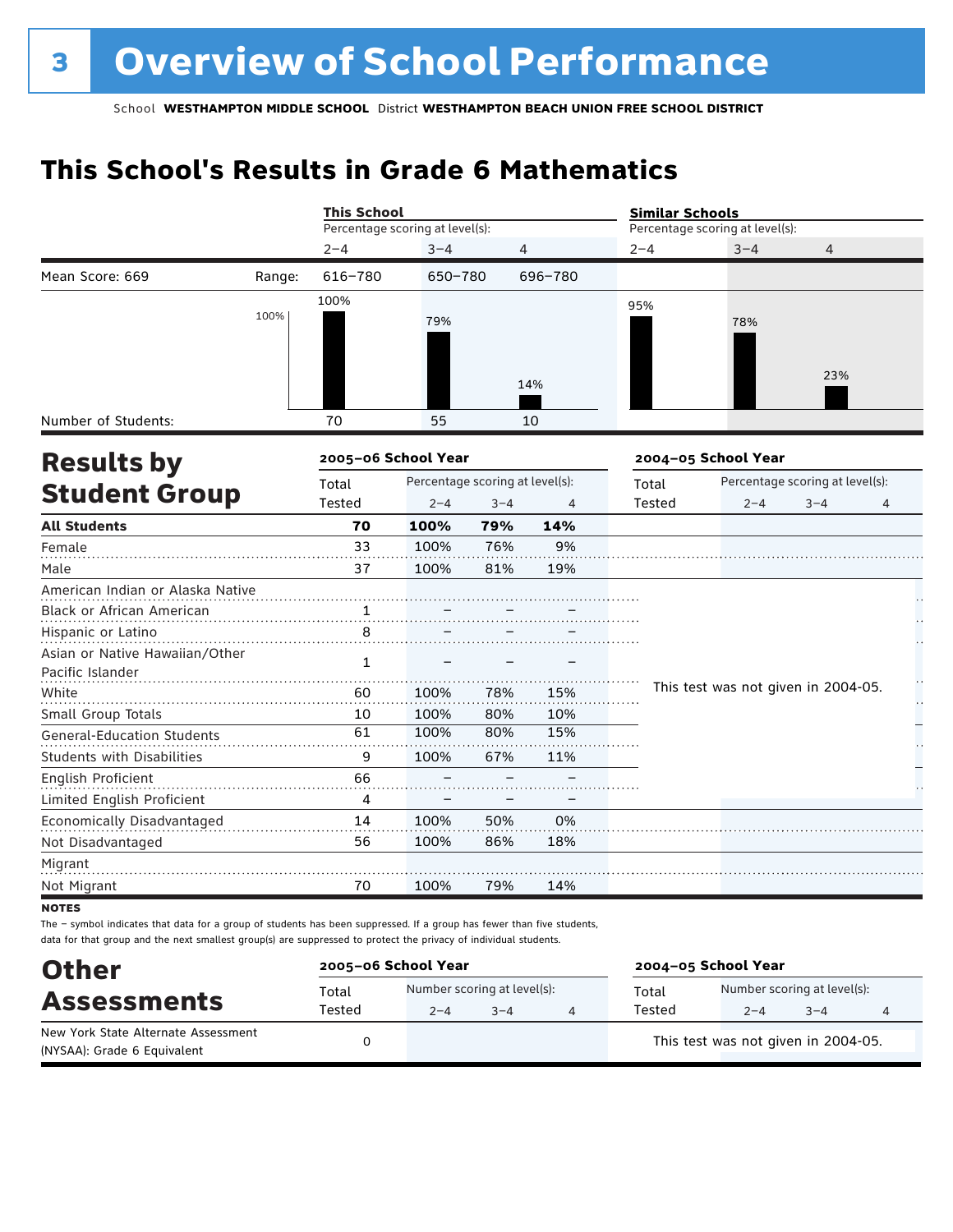# **This School's Results in Grade 7 English Language Arts**

|                                                    |        | <b>This School</b>              |                                 |                |         | <b>Similar Schools</b>          |         |                                     |        |  |
|----------------------------------------------------|--------|---------------------------------|---------------------------------|----------------|---------|---------------------------------|---------|-------------------------------------|--------|--|
|                                                    |        | Percentage scoring at level(s): |                                 |                |         | Percentage scoring at level(s): |         |                                     |        |  |
|                                                    |        | $2 - 4$                         | $3 - 4$                         | $\overline{4}$ |         | $2 - 4$                         | $3 - 4$ | $\overline{4}$                      |        |  |
| Mean Score: 673                                    | Range: | 600-790                         | 650-790                         |                | 712-790 |                                 |         |                                     |        |  |
|                                                    | 100%   | 98%                             | 82%                             |                |         | 98%                             | 78%     | 16%                                 |        |  |
|                                                    |        |                                 |                                 |                | 12%     |                                 |         |                                     |        |  |
| Number of Students:                                |        | 184                             | 154                             |                | 22      |                                 |         |                                     |        |  |
| <b>Results by</b>                                  |        | 2005-06 School Year             |                                 |                |         | 2004-05 School Year             |         |                                     |        |  |
|                                                    |        | Total                           | Percentage scoring at level(s): |                |         | Total                           |         | Percentage scoring at level(s):     |        |  |
| <b>Student Group</b>                               |        | Tested                          | $2 - 4$                         | $3 - 4$        | 4       | Tested                          | $2 - 4$ | $3 - 4$                             | 4      |  |
| <b>All Students</b>                                |        | 187                             | 98%                             | 82%            | 12%     |                                 |         |                                     |        |  |
| Female                                             |        | 88                              | 100%                            | 90%            | 11%     |                                 |         |                                     |        |  |
| Male                                               |        | 99                              | 97%                             | 76%            | 12%     |                                 |         |                                     |        |  |
| American Indian or Alaska Native                   |        |                                 |                                 |                |         |                                 |         |                                     |        |  |
| Black or African American                          |        | 8                               |                                 |                |         |                                 |         |                                     |        |  |
| Hispanic or Latino                                 |        | 10                              | 100%                            | 70%            | 10%     |                                 |         |                                     |        |  |
| Asian or Native Hawaiian/Other<br>Pacific Islander |        | $\mathfrak{p}$                  |                                 |                |         |                                 |         |                                     |        |  |
| White                                              |        | 167                             | 98%                             | 84%            | 12%     |                                 |         | This test was not given in 2004-05. | H<br>Н |  |
| Small Group Totals                                 |        | 10                              | 100%                            | 60%            | 10%     |                                 |         |                                     |        |  |
| <b>General-Education Students</b>                  |        | 164                             | 99%                             | 88%            | 13%     |                                 |         |                                     |        |  |
| <b>Students with Disabilities</b>                  |        | 23                              | 91%                             | 39%            | 0%      |                                 |         |                                     |        |  |
| English Proficient                                 |        | 187                             | 98%                             | 82%            | 12%     |                                 |         |                                     |        |  |
| Limited English Proficient                         |        |                                 |                                 |                |         |                                 |         |                                     |        |  |
| Economically Disadvantaged                         |        | 12                              | 100%                            | 42%            | 0%      |                                 |         |                                     |        |  |
| Not Disadvantaged                                  |        | 175                             | 98%                             | 85%            | 13%     |                                 |         |                                     |        |  |
| Migrant                                            |        |                                 |                                 |                |         |                                 |         |                                     |        |  |
| Not Migrant                                        |        | 187                             | 98%                             | 82%            | 12%     |                                 |         |                                     |        |  |
| <b>NOTES</b>                                       |        |                                 |                                 |                |         |                                 |         |                                     |        |  |

The – symbol indicates that data for a group of students has been suppressed. If a group has fewer than five students, data for that group and the next smallest group(s) are suppressed to protect the privacy of individual students.

| <b>Other</b>                                                                                         | 2005-06 School Year                  |         |         |     | 2004-05 School Year |                                                |         |     |
|------------------------------------------------------------------------------------------------------|--------------------------------------|---------|---------|-----|---------------------|------------------------------------------------|---------|-----|
| <b>Assessments</b>                                                                                   | Number scoring at level(s):<br>Total |         |         |     | Total               | Number scoring at level(s):                    |         |     |
| New York State Alternate Assessment<br>(NYSAA): Grade 7 Equivalent                                   | Tested                               | $2 - 4$ | $3 - 4$ | 4   | Tested              | $2 - 4$<br>This test was not given in 2004-05. | $3 - 4$ | 4   |
| New York State English as a Second<br>Language Achievement Test (NYSESLAT) <sup>+</sup> :<br>Grade 7 | 4                                    |         |         | N/A | N/A                 | N/A                                            | N/A     | N/A |

† Results in this report are shown for students who took the NYSESLAT in lieu of the New York State Testing Program assessment for accountability purposes.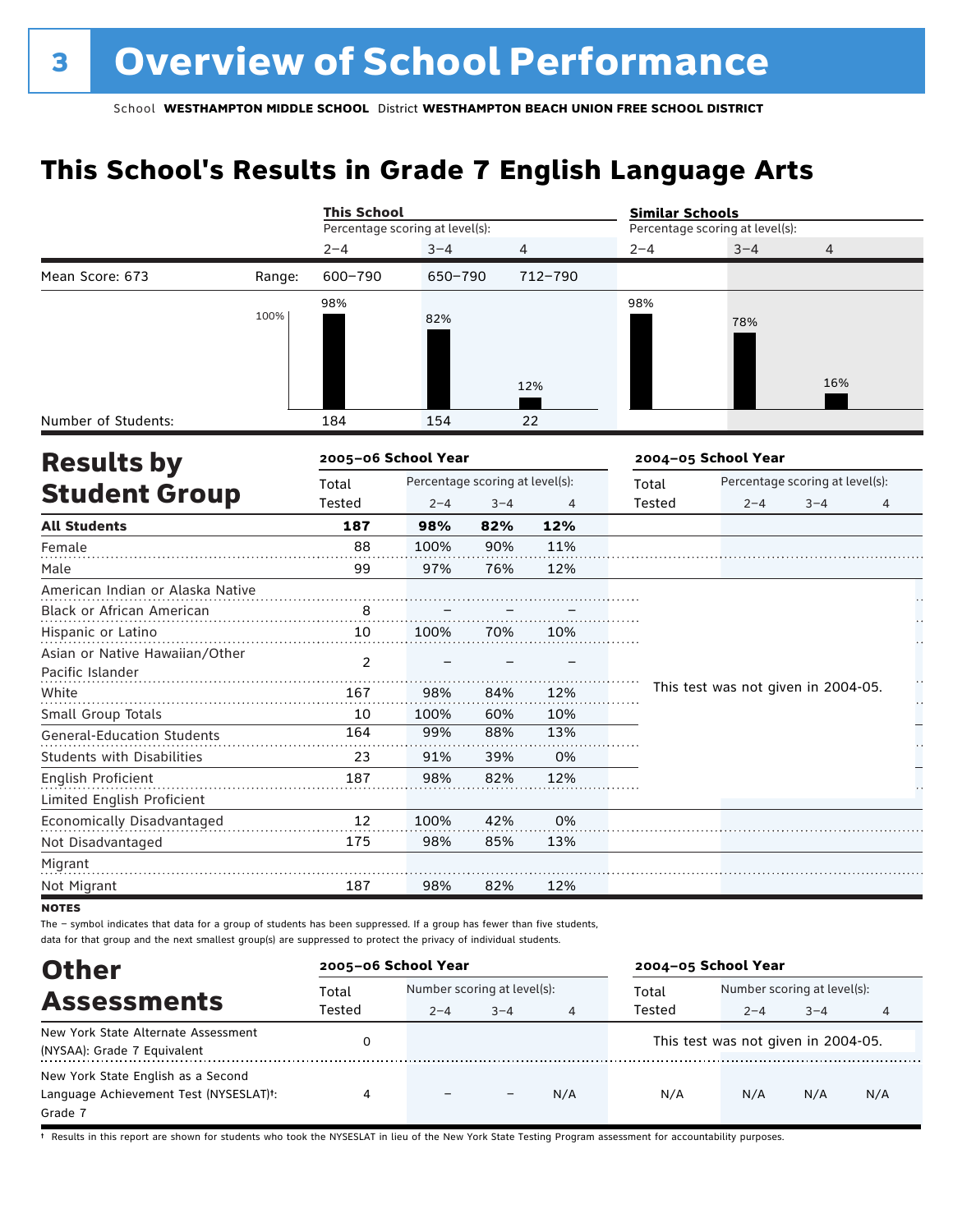# **This School's Results in Grade 7 Mathematics**

| Percentage scoring at level(s):<br>Percentage scoring at level(s):<br>$2 - 4$<br>$3 - 4$<br>$2 - 4$<br>$3 - 4$<br>4<br>4<br>611-800<br>Mean Score: 673<br>650-800<br>693-800<br>Range:<br>97%<br>96%<br>100%<br>84%<br>79%<br>26%<br>21%<br>Number of Students:<br>186<br>160<br>41<br>2005-06 School Year<br>2004-05 School Year<br><b>Results by</b><br>Percentage scoring at level(s):<br>Percentage scoring at level(s):<br>Total<br>Total<br><b>Student Group</b><br>Tested<br>Tested<br>$2 - 4$<br>$3 - 4$<br>4<br>$2 - 4$<br>$3 - 4$<br>4<br><b>All Students</b><br>21%<br>191<br>97%<br>84%<br>91<br>Female<br>98%<br>19%<br>86%<br>100<br>97%<br>82%<br>24%<br>Male<br>American Indian or Alaska Native<br>Black or African American<br>8<br>12<br>Hispanic or Latino<br>83%<br>67%<br>17%<br>Asian or Native Hawaiian/Other<br>$\overline{2}$<br>Pacific Islander<br>This test was not given in 2004-05.<br>White<br>169<br>98%<br>85%<br>22%<br>Small Group Totals<br>10<br>100%<br>90%<br>10%<br>168<br>99%<br>88%<br>24%<br><b>General-Education Students</b><br><b>Students with Disabilities</b><br>23<br>87%<br>52%<br>0%<br>English Proficient<br>187<br>Limited English Proficient<br>4<br>Economically Disadvantaged<br>14<br>93%<br>64%<br>7%<br>177<br>98%<br>85%<br>23%<br>Not Disadvantaged<br>Migrant<br>191<br>97%<br>84%<br>21%<br>Not Migrant |  | <b>This School</b> |  | <b>Similar Schools</b> |  |  |  |  |
|--------------------------------------------------------------------------------------------------------------------------------------------------------------------------------------------------------------------------------------------------------------------------------------------------------------------------------------------------------------------------------------------------------------------------------------------------------------------------------------------------------------------------------------------------------------------------------------------------------------------------------------------------------------------------------------------------------------------------------------------------------------------------------------------------------------------------------------------------------------------------------------------------------------------------------------------------------------------------------------------------------------------------------------------------------------------------------------------------------------------------------------------------------------------------------------------------------------------------------------------------------------------------------------------------------------------------------------------------------------------------|--|--------------------|--|------------------------|--|--|--|--|
|                                                                                                                                                                                                                                                                                                                                                                                                                                                                                                                                                                                                                                                                                                                                                                                                                                                                                                                                                                                                                                                                                                                                                                                                                                                                                                                                                                          |  |                    |  |                        |  |  |  |  |
|                                                                                                                                                                                                                                                                                                                                                                                                                                                                                                                                                                                                                                                                                                                                                                                                                                                                                                                                                                                                                                                                                                                                                                                                                                                                                                                                                                          |  |                    |  |                        |  |  |  |  |
|                                                                                                                                                                                                                                                                                                                                                                                                                                                                                                                                                                                                                                                                                                                                                                                                                                                                                                                                                                                                                                                                                                                                                                                                                                                                                                                                                                          |  |                    |  |                        |  |  |  |  |
|                                                                                                                                                                                                                                                                                                                                                                                                                                                                                                                                                                                                                                                                                                                                                                                                                                                                                                                                                                                                                                                                                                                                                                                                                                                                                                                                                                          |  |                    |  |                        |  |  |  |  |
|                                                                                                                                                                                                                                                                                                                                                                                                                                                                                                                                                                                                                                                                                                                                                                                                                                                                                                                                                                                                                                                                                                                                                                                                                                                                                                                                                                          |  |                    |  |                        |  |  |  |  |
|                                                                                                                                                                                                                                                                                                                                                                                                                                                                                                                                                                                                                                                                                                                                                                                                                                                                                                                                                                                                                                                                                                                                                                                                                                                                                                                                                                          |  |                    |  |                        |  |  |  |  |
|                                                                                                                                                                                                                                                                                                                                                                                                                                                                                                                                                                                                                                                                                                                                                                                                                                                                                                                                                                                                                                                                                                                                                                                                                                                                                                                                                                          |  |                    |  |                        |  |  |  |  |
|                                                                                                                                                                                                                                                                                                                                                                                                                                                                                                                                                                                                                                                                                                                                                                                                                                                                                                                                                                                                                                                                                                                                                                                                                                                                                                                                                                          |  |                    |  |                        |  |  |  |  |
|                                                                                                                                                                                                                                                                                                                                                                                                                                                                                                                                                                                                                                                                                                                                                                                                                                                                                                                                                                                                                                                                                                                                                                                                                                                                                                                                                                          |  |                    |  |                        |  |  |  |  |
|                                                                                                                                                                                                                                                                                                                                                                                                                                                                                                                                                                                                                                                                                                                                                                                                                                                                                                                                                                                                                                                                                                                                                                                                                                                                                                                                                                          |  |                    |  |                        |  |  |  |  |
|                                                                                                                                                                                                                                                                                                                                                                                                                                                                                                                                                                                                                                                                                                                                                                                                                                                                                                                                                                                                                                                                                                                                                                                                                                                                                                                                                                          |  |                    |  |                        |  |  |  |  |
|                                                                                                                                                                                                                                                                                                                                                                                                                                                                                                                                                                                                                                                                                                                                                                                                                                                                                                                                                                                                                                                                                                                                                                                                                                                                                                                                                                          |  |                    |  |                        |  |  |  |  |
|                                                                                                                                                                                                                                                                                                                                                                                                                                                                                                                                                                                                                                                                                                                                                                                                                                                                                                                                                                                                                                                                                                                                                                                                                                                                                                                                                                          |  |                    |  |                        |  |  |  |  |
|                                                                                                                                                                                                                                                                                                                                                                                                                                                                                                                                                                                                                                                                                                                                                                                                                                                                                                                                                                                                                                                                                                                                                                                                                                                                                                                                                                          |  |                    |  |                        |  |  |  |  |
|                                                                                                                                                                                                                                                                                                                                                                                                                                                                                                                                                                                                                                                                                                                                                                                                                                                                                                                                                                                                                                                                                                                                                                                                                                                                                                                                                                          |  |                    |  |                        |  |  |  |  |
|                                                                                                                                                                                                                                                                                                                                                                                                                                                                                                                                                                                                                                                                                                                                                                                                                                                                                                                                                                                                                                                                                                                                                                                                                                                                                                                                                                          |  |                    |  |                        |  |  |  |  |
|                                                                                                                                                                                                                                                                                                                                                                                                                                                                                                                                                                                                                                                                                                                                                                                                                                                                                                                                                                                                                                                                                                                                                                                                                                                                                                                                                                          |  |                    |  |                        |  |  |  |  |
|                                                                                                                                                                                                                                                                                                                                                                                                                                                                                                                                                                                                                                                                                                                                                                                                                                                                                                                                                                                                                                                                                                                                                                                                                                                                                                                                                                          |  |                    |  |                        |  |  |  |  |
|                                                                                                                                                                                                                                                                                                                                                                                                                                                                                                                                                                                                                                                                                                                                                                                                                                                                                                                                                                                                                                                                                                                                                                                                                                                                                                                                                                          |  |                    |  |                        |  |  |  |  |
|                                                                                                                                                                                                                                                                                                                                                                                                                                                                                                                                                                                                                                                                                                                                                                                                                                                                                                                                                                                                                                                                                                                                                                                                                                                                                                                                                                          |  |                    |  |                        |  |  |  |  |
|                                                                                                                                                                                                                                                                                                                                                                                                                                                                                                                                                                                                                                                                                                                                                                                                                                                                                                                                                                                                                                                                                                                                                                                                                                                                                                                                                                          |  |                    |  |                        |  |  |  |  |
|                                                                                                                                                                                                                                                                                                                                                                                                                                                                                                                                                                                                                                                                                                                                                                                                                                                                                                                                                                                                                                                                                                                                                                                                                                                                                                                                                                          |  |                    |  |                        |  |  |  |  |
|                                                                                                                                                                                                                                                                                                                                                                                                                                                                                                                                                                                                                                                                                                                                                                                                                                                                                                                                                                                                                                                                                                                                                                                                                                                                                                                                                                          |  |                    |  |                        |  |  |  |  |
|                                                                                                                                                                                                                                                                                                                                                                                                                                                                                                                                                                                                                                                                                                                                                                                                                                                                                                                                                                                                                                                                                                                                                                                                                                                                                                                                                                          |  |                    |  |                        |  |  |  |  |
|                                                                                                                                                                                                                                                                                                                                                                                                                                                                                                                                                                                                                                                                                                                                                                                                                                                                                                                                                                                                                                                                                                                                                                                                                                                                                                                                                                          |  |                    |  |                        |  |  |  |  |
|                                                                                                                                                                                                                                                                                                                                                                                                                                                                                                                                                                                                                                                                                                                                                                                                                                                                                                                                                                                                                                                                                                                                                                                                                                                                                                                                                                          |  |                    |  |                        |  |  |  |  |

**NOTES** 

The – symbol indicates that data for a group of students has been suppressed. If a group has fewer than five students, data for that group and the next smallest group(s) are suppressed to protect the privacy of individual students.

| <b>Other</b>                                                       | 2005-06 School Year |         | 2004-05 School Year                    |                 |                                        |         |  |  |
|--------------------------------------------------------------------|---------------------|---------|----------------------------------------|-----------------|----------------------------------------|---------|--|--|
| <b>Assessments</b>                                                 | Total<br>Tested     | $2 - 4$ | Number scoring at level(s):<br>$3 - 4$ | Total<br>Tested | Number scoring at level(s):<br>$2 - 4$ | $3 - 4$ |  |  |
| New York State Alternate Assessment<br>(NYSAA): Grade 7 Equivalent |                     |         |                                        |                 | This test was not given in 2004-05.    |         |  |  |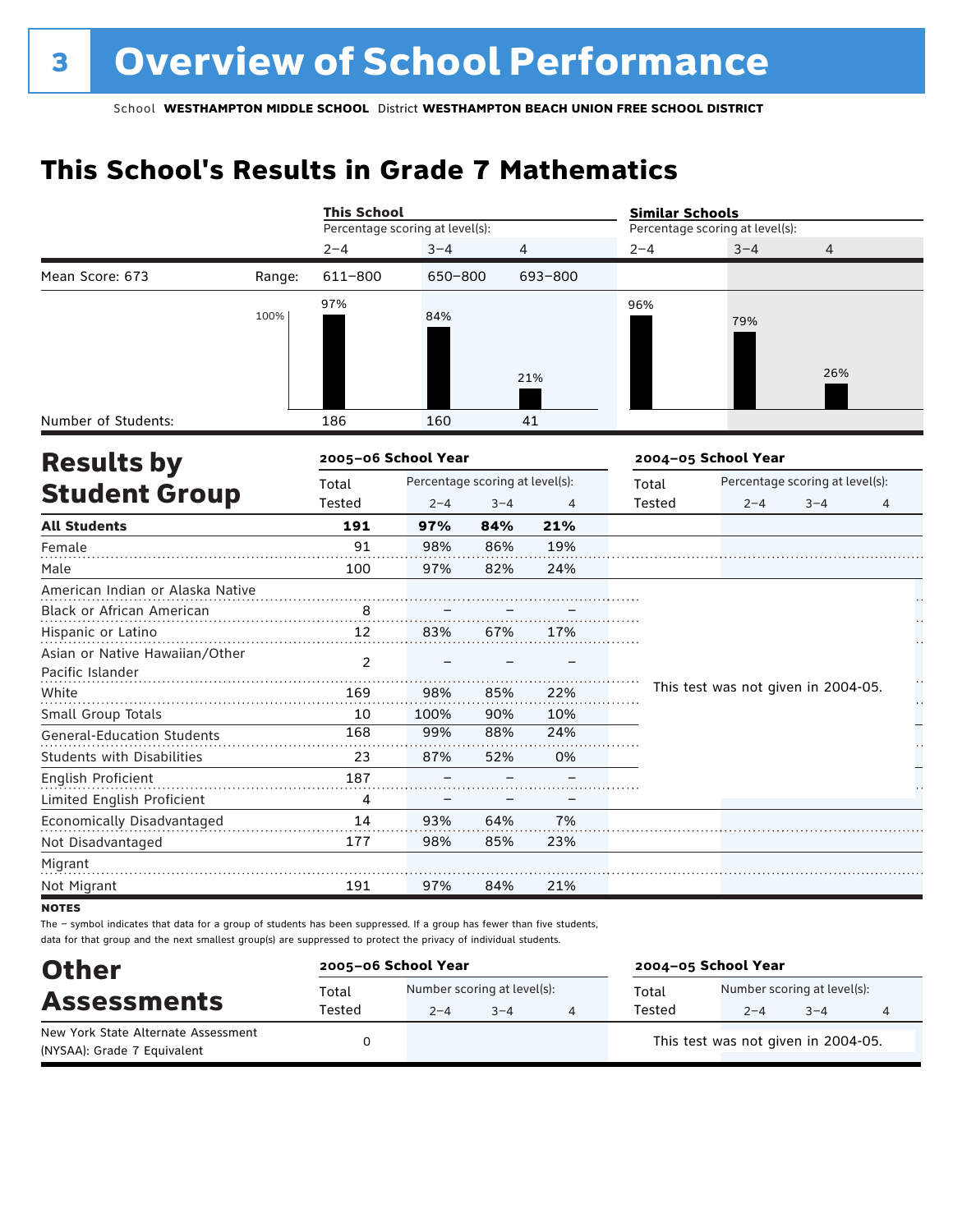# **This School's Results in Grade 8 English Language Arts**

|                                                    |        | <b>This School</b>              |         |                                 |         | <b>Similar Schools</b>                   |                                                                  |                |    |  |
|----------------------------------------------------|--------|---------------------------------|---------|---------------------------------|---------|------------------------------------------|------------------------------------------------------------------|----------------|----|--|
|                                                    |        | Percentage scoring at level(s): |         |                                 |         | Percentage scoring at level(s):          |                                                                  |                |    |  |
|                                                    |        | $2 - 4$                         | $3 - 4$ | $\overline{4}$                  |         | $2 - 4$                                  | $3 - 4$                                                          | $\overline{4}$ |    |  |
| Mean Score: 671                                    | Range: | $602 - 790$                     | 650-790 |                                 | 715-790 |                                          |                                                                  |                |    |  |
|                                                    | 100%   | 96%                             | 75%     |                                 |         | 97%                                      | 73%                                                              |                |    |  |
|                                                    |        |                                 |         |                                 | 8%      |                                          |                                                                  | 10%            |    |  |
| Number of Students:                                |        | 163                             | 126     |                                 | 13      |                                          |                                                                  |                |    |  |
| <b>Results by</b>                                  |        | 2005-06 School Year             |         |                                 |         |                                          | 2004-05 School Year                                              |                |    |  |
|                                                    |        | Total                           |         | Percentage scoring at level(s): |         | Percentage scoring at level(s):<br>Total |                                                                  |                |    |  |
| <b>Student Group</b>                               |        | Tested                          | $2 - 4$ | $3 - 4$                         | 4       | Tested                                   | $2 - 4$                                                          | $3 - 4$        | 4  |  |
| <b>All Students</b>                                |        | 169                             | 96%     | 75%                             | 8%      |                                          |                                                                  |                |    |  |
| Female                                             |        | 79                              | 99%     | 87%                             | 10%     |                                          |                                                                  |                |    |  |
| Male                                               |        | 90                              | 94%     | 63%                             | 6%      |                                          |                                                                  |                |    |  |
| American Indian or Alaska Native                   |        |                                 |         |                                 |         |                                          |                                                                  |                |    |  |
| Black or African American                          |        | 5                               | 80%     | 60%                             | 0%      |                                          |                                                                  |                |    |  |
| Hispanic or Latino                                 |        | 12                              | 92%     | 67%                             | 8%      |                                          | New assessments for elementary-                                  |                | Н, |  |
| Asian or Native Hawaiian/Other<br>Pacific Islander |        | 6                               | 100%    | 83%                             | 0%      |                                          | and middle-level English language<br>arts and mathematics were   |                |    |  |
| White                                              |        | 146                             | 97%     | 75%                             | 8%      |                                          | administered in 2006. Results from                               |                |    |  |
| Small Group Totals                                 |        |                                 |         |                                 |         |                                          | these assessments cannot be directly                             |                |    |  |
| <b>General-Education Students</b>                  |        | 153                             | 100%    | 80%                             | 8%      |                                          | compared to results from previously<br>administered assessments. |                |    |  |
| <b>Students with Disabilities</b>                  |        | 16                              | 63%     | 19%                             | 0%      |                                          |                                                                  |                |    |  |
| English Proficient                                 |        | 169                             | 96%     | 75%                             | 8%      |                                          |                                                                  |                |    |  |
| Limited English Proficient                         |        |                                 |         |                                 |         |                                          |                                                                  |                |    |  |
| Economically Disadvantaged                         |        | 10                              | 90%     | 50%                             | 10%     |                                          |                                                                  |                |    |  |
| Not Disadvantaged                                  |        | 159                             | 97%     | 76%                             | 8%      |                                          |                                                                  |                |    |  |
| Migrant                                            |        |                                 |         |                                 |         |                                          |                                                                  |                |    |  |
| Not Migrant                                        |        | 169                             | 96%     | 75%                             | 8%      |                                          |                                                                  |                |    |  |
|                                                    |        |                                 |         |                                 |         |                                          |                                                                  |                |    |  |

**NOTES** 

The – symbol indicates that data for a group of students has been suppressed. If a group has fewer than five students, data for that group and the next smallest group(s) are suppressed to protect the privacy of individual students.

| <b>Other</b>                                                                            | 2005-06 School Year |                                        |         |     | 2004-05 School Year |                                        |         |     |  |
|-----------------------------------------------------------------------------------------|---------------------|----------------------------------------|---------|-----|---------------------|----------------------------------------|---------|-----|--|
| <b>Assessments</b>                                                                      | Total<br>Tested     | Number scoring at level(s):<br>$2 - 4$ | $3 - 4$ | 4   | Total<br>Tested     | Number scoring at level(s):<br>$2 - 4$ | $3 - 4$ | 4   |  |
| New York State Alternate Assessment<br>(NYSAA): Grade 8 Equivalent                      |                     |                                        |         |     |                     |                                        |         |     |  |
| New York State English as a Second<br>Language Achievement Test (NYSESLAT)t:<br>Grade 8 | 5                   | 4                                      | 4       | N/A |                     |                                        |         | N/A |  |

† Results in this report are shown for students who took the NYSESLAT in lieu of the New York State Testing Program assessment for accountability purposes.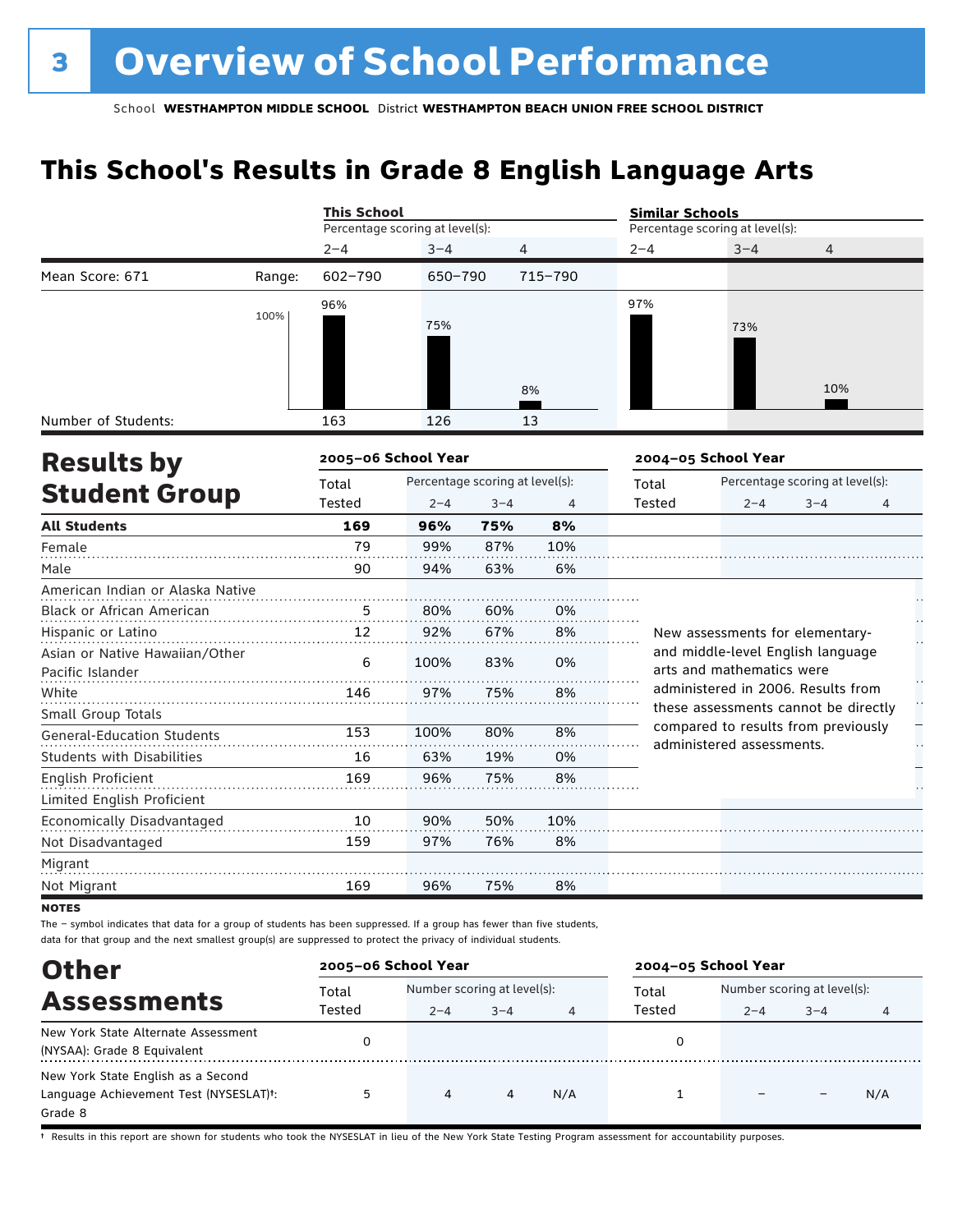# **This School's Results in Grade 8 Mathematics**

|                                   |        | <b>This School</b>              |                                 |         |         | <b>Similar Schools</b> |                                                                            |                                 |    |  |
|-----------------------------------|--------|---------------------------------|---------------------------------|---------|---------|------------------------|----------------------------------------------------------------------------|---------------------------------|----|--|
|                                   |        | Percentage scoring at level(s): |                                 |         |         |                        | Percentage scoring at level(s):                                            |                                 |    |  |
|                                   |        | $2 - 4$                         | $3 - 4$                         |         | 4       | $2 - 4$                | $3 - 4$                                                                    | 4                               |    |  |
| Mean Score: 674                   | Range: | $616 - 775$                     | 650-775                         |         | 701-775 |                        |                                                                            |                                 |    |  |
|                                   |        | 99%                             |                                 |         |         | 96%                    |                                                                            |                                 |    |  |
|                                   | 100%   |                                 | 86%                             |         |         |                        | 79%                                                                        |                                 |    |  |
|                                   |        |                                 |                                 |         |         |                        |                                                                            |                                 |    |  |
|                                   |        |                                 |                                 |         |         |                        |                                                                            | 21%                             |    |  |
|                                   |        |                                 |                                 |         | 15%     |                        |                                                                            |                                 |    |  |
| Number of Students:               |        | 174                             | 151                             |         | 27      |                        |                                                                            |                                 |    |  |
|                                   |        | 2005-06 School Year             |                                 |         |         |                        | 2004-05 School Year                                                        |                                 |    |  |
| <b>Results by</b>                 |        | Total                           | Percentage scoring at level(s): |         |         | Total                  |                                                                            | Percentage scoring at level(s): |    |  |
| <b>Student Group</b>              |        | Tested                          | $2 - 4$                         | $3 - 4$ | 4       | Tested                 | $2 - 4$                                                                    | $3 - 4$                         | 4  |  |
| <b>All Students</b>               |        | 176                             | 99%                             | 86%     | 15%     |                        |                                                                            |                                 |    |  |
| Female                            |        | 81                              | 100%                            | 93%     | 12%     |                        |                                                                            |                                 |    |  |
| Male                              |        | 95                              | 98%                             | 80%     | 18%     |                        |                                                                            |                                 |    |  |
| American Indian or Alaska Native  |        |                                 |                                 |         |         |                        |                                                                            |                                 |    |  |
| <b>Black or African American</b>  |        | 6                               | 100%                            | 50%     | 0%      |                        |                                                                            |                                 |    |  |
| Hispanic or Latino                |        | 18                              | 100%                            | 56%     | 11%     |                        | New assessments for elementary-                                            |                                 |    |  |
| Asian or Native Hawaiian/Other    |        | 6                               | 100%                            | 100%    | 50%     |                        | and middle-level English language                                          |                                 |    |  |
| Pacific Islander                  |        |                                 |                                 |         |         |                        | arts and mathematics were                                                  |                                 |    |  |
| White                             |        | 146                             | 99%                             | 90%     | 15%     |                        | administered in 2006. Results from<br>these assessments cannot be directly |                                 | ŕ, |  |
| Small Group Totals                |        |                                 |                                 |         |         |                        | compared to results from previously                                        |                                 |    |  |
| <b>General-Education Students</b> |        | 160                             | 100%                            | 91%     | 17%     |                        | administered assessments.                                                  |                                 | ŗ, |  |
| <b>Students with Disabilities</b> |        | 16                              | 88%                             | 31%     | 0%      |                        |                                                                            |                                 |    |  |
| English Proficient                |        | 170                             | 99%                             | 88%     | 16%     |                        |                                                                            |                                 |    |  |
| Limited English Proficient        |        | 6                               | 100%                            | 17%     | 0%      |                        |                                                                            |                                 |    |  |
| Economically Disadvantaged        |        | 12                              | 100%                            | 67%     | 0%      |                        |                                                                            |                                 |    |  |
| Not Disadvantaged                 |        | 164                             | 99%                             | 87%     | 16%     |                        |                                                                            |                                 |    |  |
| Migrant                           |        |                                 |                                 |         |         |                        |                                                                            |                                 |    |  |
| Not Migrant                       |        | 176                             | 99%                             | 86%     | 15%     |                        |                                                                            |                                 |    |  |

**NOTES** 

The – symbol indicates that data for a group of students has been suppressed. If a group has fewer than five students, data for that group and the next smallest group(s) are suppressed to protect the privacy of individual students.

| <b>Other</b>                                                       | 2005-06 School Year |                                        |         | 2004-05 School Year |                                        |         |  |  |  |
|--------------------------------------------------------------------|---------------------|----------------------------------------|---------|---------------------|----------------------------------------|---------|--|--|--|
| <b>Assessments</b>                                                 | Total<br>Tested     | Number scoring at level(s):<br>$2 - 4$ | $3 - 4$ | Total<br>Tested     | Number scoring at level(s):<br>$2 - 4$ | $3 - 4$ |  |  |  |
| New York State Alternate Assessment<br>(NYSAA): Grade 8 Equivalent |                     |                                        |         |                     |                                        |         |  |  |  |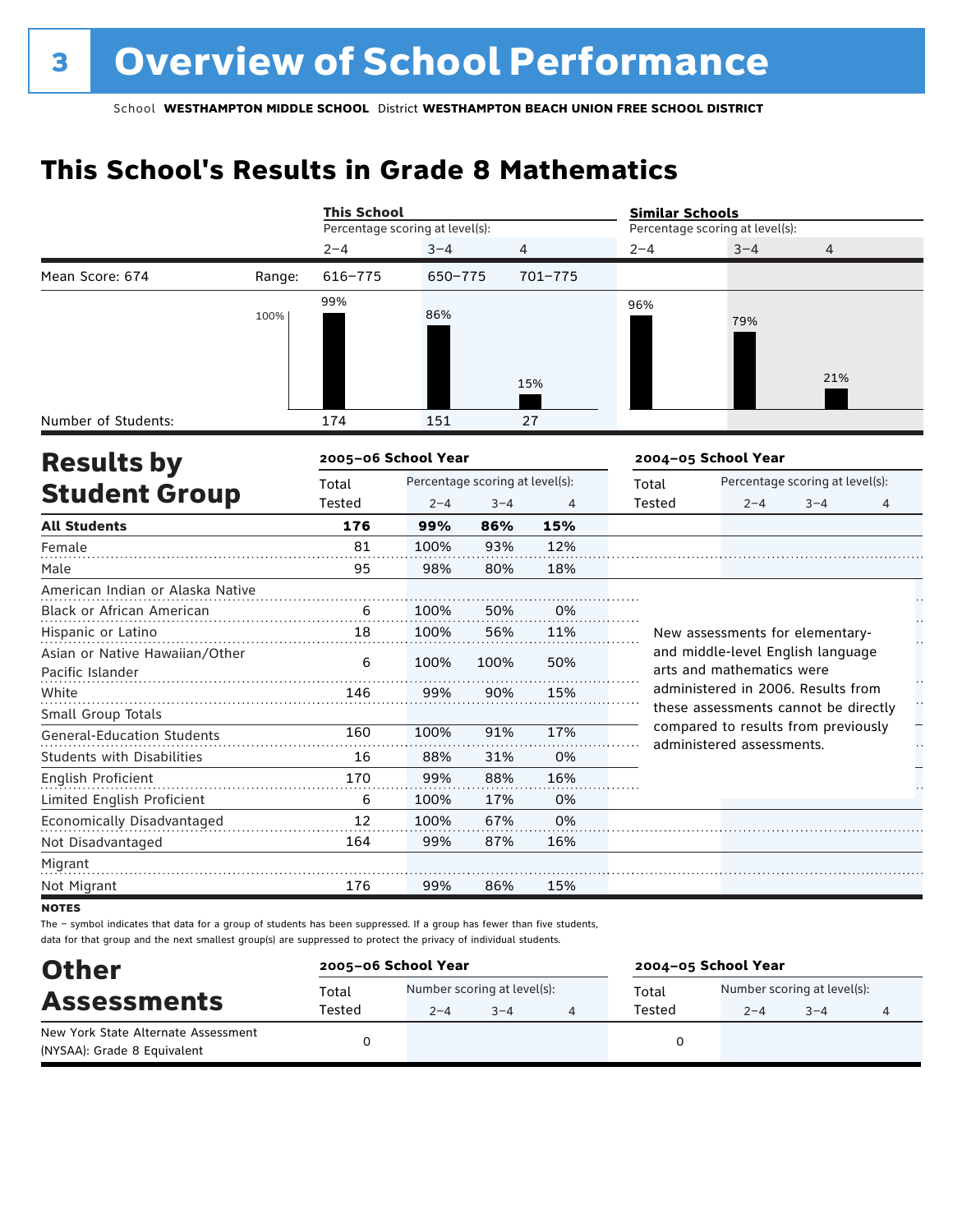# **This School's Results in Grade 8 Science**

|                                                    |        | <b>This School</b>              |            |                                 |                | <b>Similar Schools</b> |                                 |                                 |     |  |
|----------------------------------------------------|--------|---------------------------------|------------|---------------------------------|----------------|------------------------|---------------------------------|---------------------------------|-----|--|
|                                                    |        | Percentage scoring at level(s): |            |                                 |                |                        | Percentage scoring at level(s): |                                 |     |  |
|                                                    |        | $2 - 4$                         | $3 - 4$    | 4                               |                | $2 - 4$                | $3 - 4$                         | 4                               |     |  |
| Mean Score: 76                                     | Range: | $44 - 100$                      | $65 - 100$ |                                 | $85 - 100$     |                        |                                 |                                 |     |  |
|                                                    | 100%   | 97% 100%                        | 86% 93%    |                                 | 49%            | 99% 99%                | 88% 91%                         | 34%                             | 47% |  |
| $2005 - 06$<br>$2004 - 05$                         |        |                                 |            |                                 | 22%            |                        |                                 |                                 |     |  |
| Number of Students:                                |        | 114 122                         | 101 114    |                                 | 26<br>60       |                        |                                 |                                 |     |  |
| <b>Results by</b>                                  |        | 2005-06 School Year             |            |                                 |                |                        | 2004-05 School Year             |                                 |     |  |
|                                                    |        | Total                           |            | Percentage scoring at level(s): |                | Total                  |                                 | Percentage scoring at level(s): |     |  |
| <b>Student Group</b>                               |        | Tested                          | $2 - 4$    | $3 - 4$                         | $\overline{4}$ | Tested                 | $2 - 4$                         | $3 - 4$                         | 4   |  |
| <b>All Students</b>                                |        | 117                             | 97%        | 86%                             | 22%            | 122                    | 100%                            | 93%                             | 49% |  |
| Female                                             |        | 53                              | 98%        | 89%                             | 17%            | 55                     | 100%                            | 93%                             | 40% |  |
| Male                                               |        | 64                              | 97%        | 84%                             | 27%            | 67                     | 100%                            | 94%                             | 57% |  |
| American Indian or Alaska Native                   |        |                                 |            |                                 |                |                        |                                 |                                 |     |  |
| Black or African American                          |        | 4                               |            |                                 |                | 9                      |                                 |                                 |     |  |
| Hispanic or Latino                                 |        | 16                              | 81%        | 56%                             | 13%            | 12                     | 100%                            | 75%                             | 25% |  |
| Asian or Native Hawaiian/Other<br>Pacific Islander |        | 3                               |            |                                 |                | 4                      |                                 |                                 |     |  |
| White                                              |        | 94                              | 100%       | 93%                             | 24%            | 97                     | 100%                            | 97%                             | 55% |  |
| Small Group Totals                                 |        | $\overline{1}$                  | 100%       | 71%                             | 14%            | 13                     | 100%                            | 85%                             | 31% |  |
| <b>General-Education Students</b>                  |        | 101                             | 97%        | 89%                             | 26%            | 96                     | 100%                            | 96%                             | 55% |  |
| <b>Students with Disabilities</b>                  |        | 16                              | 100%       | 69%                             | 0%             | 26                     | 100%                            | 85%                             | 27% |  |
| English Proficient                                 |        | 111                             | 100%       | 91%                             | 23%            | 120                    |                                 |                                 |     |  |
| Limited English Proficient                         |        | 6                               | 50%        | 0%                              | 0%             | 2                      |                                 |                                 |     |  |
| Economically Disadvantaged                         |        | 12                              | 92%        | 75%                             | 8%             |                        |                                 |                                 |     |  |
| Not Disadvantaged                                  |        | 105                             | 98%        | 88%                             | 24%            | 122                    | 100%                            | 93%                             | 49% |  |
| Migrant                                            |        |                                 |            |                                 |                |                        |                                 |                                 |     |  |
| Not Migrant                                        |        | 117                             | 97%        | 86%                             | 22%            | 122                    | 100%                            | 93%                             | 49% |  |

**NOTES** 

The – symbol indicates that data for a group of students has been suppressed. If a group has fewer than five students, data for that group and the next smallest group(s) are suppressed to protect the privacy of individual students.

| <b>Other</b>                        | 2005-06 School Year |         |                             |    |        | 2004-05 School Year         |         |    |  |  |
|-------------------------------------|---------------------|---------|-----------------------------|----|--------|-----------------------------|---------|----|--|--|
| <b>Assessments</b>                  | Total               |         | Number scoring at level(s): |    |        | Number scoring at level(s): |         |    |  |  |
|                                     | Tested              | $2 - 4$ | $3 - 4$                     | 4  | Tested | $2 - 4$                     | $3 - 4$ | 4  |  |  |
| New York State Alternate Assessment |                     |         |                             |    |        |                             |         |    |  |  |
| (NYSAA): Grade 8 Equivalent         |                     |         |                             |    |        |                             |         |    |  |  |
| Regents Science                     | 58                  | 58      | 58                          | 52 | 41     | 41                          | 41      | 35 |  |  |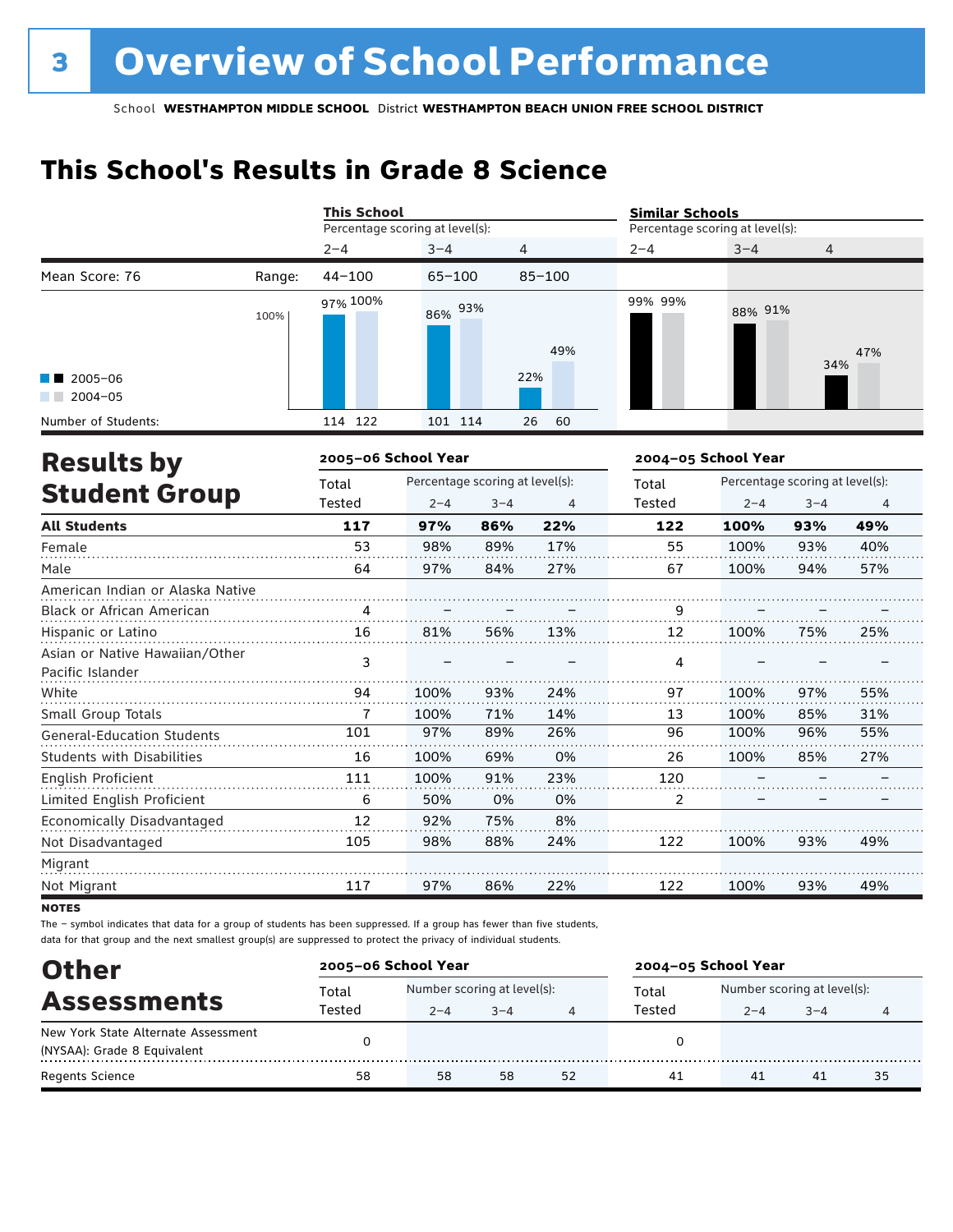# **Previous Years' Results for English Language Arts**

Standards for elementary- and middle-level English language arts and mathematics assessments administered in 1999 through 2005 are different from those for the 2006 assessments. As such, valid comparisons between 2006 data and data from previous years cannot be made.



|           |          |         | Number of students scoring at each performance level: |         |                     |            |  |
|-----------|----------|---------|-------------------------------------------------------|---------|---------------------|------------|--|
| Test Date | l evel 1 | Level 2 | Level 3                                               | Level 4 | <b>Total Tested</b> | Mean Score |  |
| Jan 2005  |          |         |                                                       |         | 165                 |            |  |
| Jan 2004  |          |         | 107                                                   | 28      | 188                 | 715        |  |
| Jan 2003  |          |         |                                                       |         | יט ו                | 701        |  |